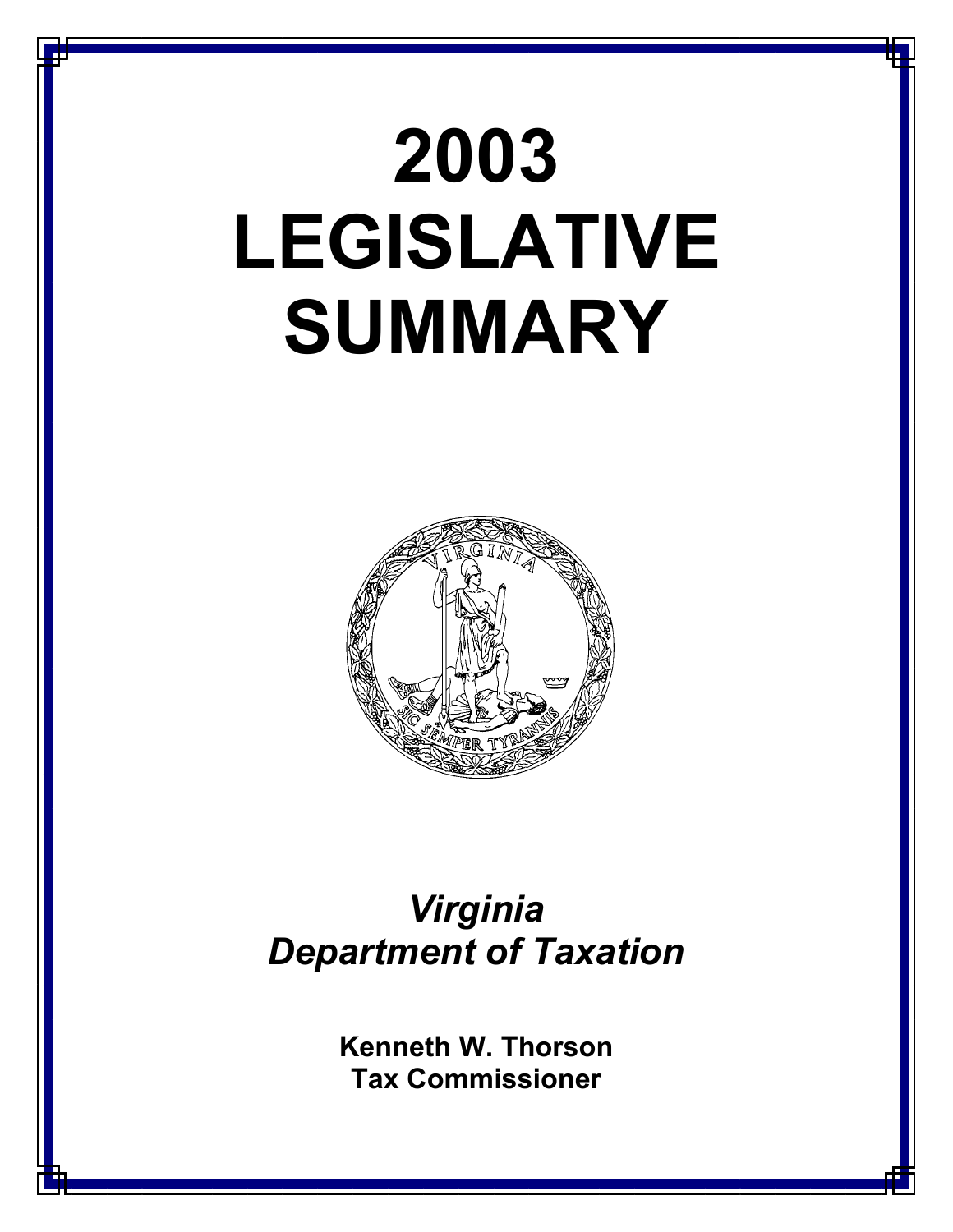The *Legislative Summary* is published by the Department of Taxation (TAX) as a convenient reference guide to state and local tax legislation enacted by the 2003 Session of the General Assembly. It includes a general description of enacted legislation affecting:

- ♦ State taxes administered by TAX, and
- $\bullet$  Local taxes for which TAX assists with administration or on which TAX renders advisory assistance.

 The *Summary* also includes legislative studies in which TAX will be directly involved or acting in a technical support role. In general, however, legislation creating special taxing jurisdictions or affecting taxes administered by other state agencies is not included in the *Summary*.

 The *Summary* is intended to provide a synopsis of enacted legislation and is for information purposes only. References to chapter numbers are to the corresponding chapters in the Acts of Assembly. The *Summary* is not a substitute for the actual state law, local ordinances, and TAX regulations. Additional information on new legislation affecting state taxes may be obtained from TAX at the following telephone numbers:

| <b>Individual Income Tax</b><br>Email: tax-indivrtn@state.va.us (Personal tax inquires)      | (804) 367-8031                                                                                               |
|----------------------------------------------------------------------------------------------|--------------------------------------------------------------------------------------------------------------|
| <b>Corporation Income Tax</b><br><b>Sales and Use Tax</b><br><b>Employer Withholding Tax</b> | (804) 367-8037<br>(804) 367-8037<br>(804) 367-8037<br>Email: tax-busqtns@state.va.us (Business tax inquires) |

 **Voice/TDD (804) 367-8329** 

Additional information on new local tax legislation should be obtained from your local Commissioner of the Revenue, Treasurer or Director of Finance.

## **Virginia Department of Taxation**  *May 2003*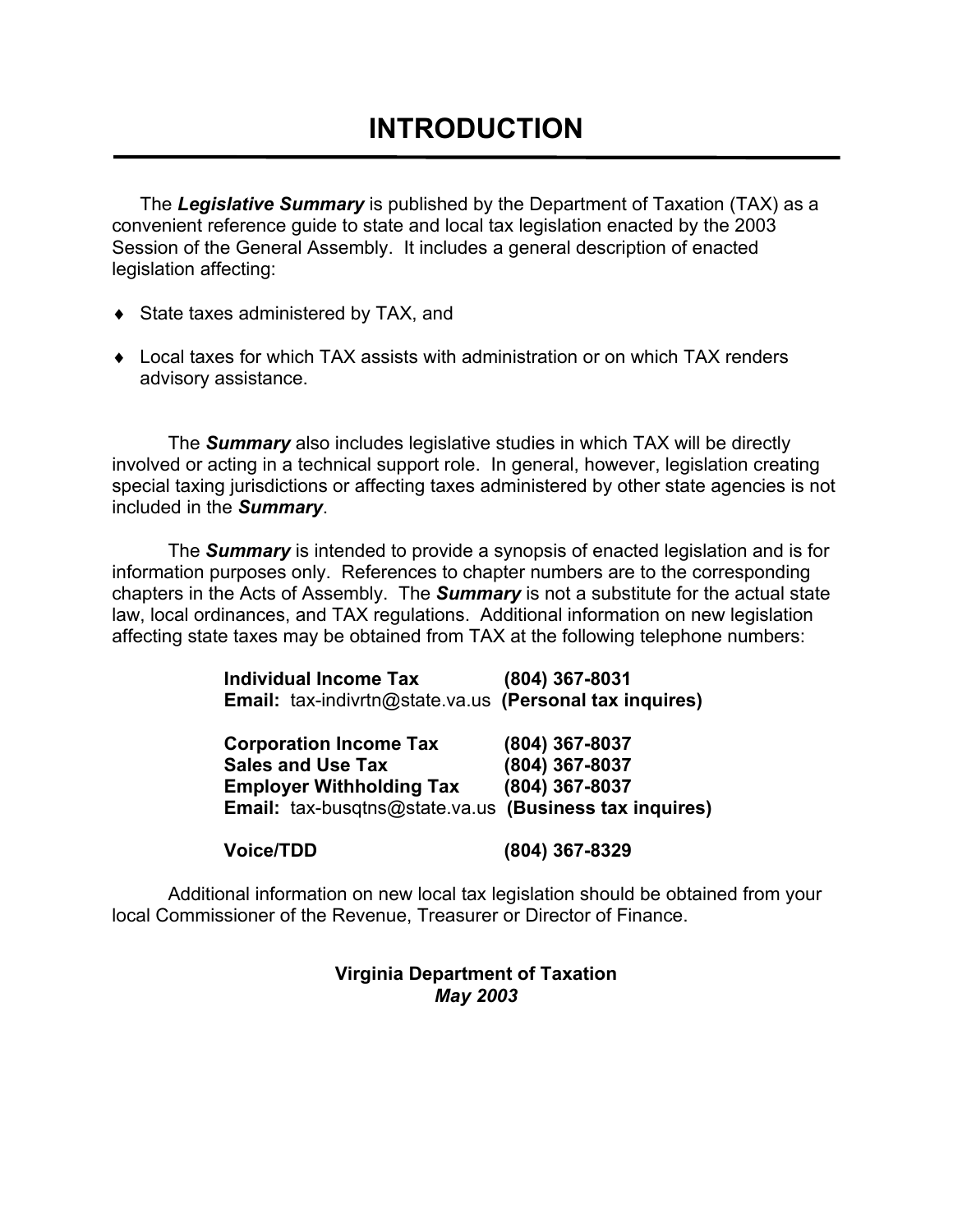## **TABLE OF CONTENTS**

|                             | <b>GENERAL PROVISIONS</b>                                                    |  |
|-----------------------------|------------------------------------------------------------------------------|--|
|                             |                                                                              |  |
|                             | Court Appeal to Seek Correction of State Tax Assessment; Modification of     |  |
| <b>INCOME TAX</b>           |                                                                              |  |
|                             | Advancement of Virginia's Fixed Date of Conformity to the Internal Revenue   |  |
| Corporations                |                                                                              |  |
|                             |                                                                              |  |
|                             |                                                                              |  |
|                             |                                                                              |  |
|                             |                                                                              |  |
|                             |                                                                              |  |
|                             |                                                                              |  |
| Individuals                 |                                                                              |  |
|                             | Neighborhood Assistance Credits; Qualifying Professional Services 7          |  |
|                             |                                                                              |  |
|                             |                                                                              |  |
|                             |                                                                              |  |
|                             |                                                                              |  |
|                             | Increased Penalty for Filing a Fraudulent Income Tax Return 8                |  |
|                             |                                                                              |  |
|                             |                                                                              |  |
|                             |                                                                              |  |
|                             |                                                                              |  |
|                             |                                                                              |  |
| <b>Employer Withholding</b> |                                                                              |  |
|                             |                                                                              |  |
|                             | Payment of Withholding Tax Via Electronic Funds Transfer by Payroll          |  |
|                             |                                                                              |  |
|                             | <b>RETAIL SALES AND USE TAX</b>                                              |  |
|                             | Virginia Public Procurement Act; Certain Transactions Prohibited 11          |  |
|                             |                                                                              |  |
|                             |                                                                              |  |
|                             | Sales Tax Exemptions; MacCallum More Museum and Gardens 11                   |  |
|                             | Sales Tax Exemption for Printed Advertising Distributed Outside Virginia  12 |  |
|                             | Number of Nonprofit Entities Eligible for Sales and Use Tax Exemptions       |  |
|                             |                                                                              |  |
|                             |                                                                              |  |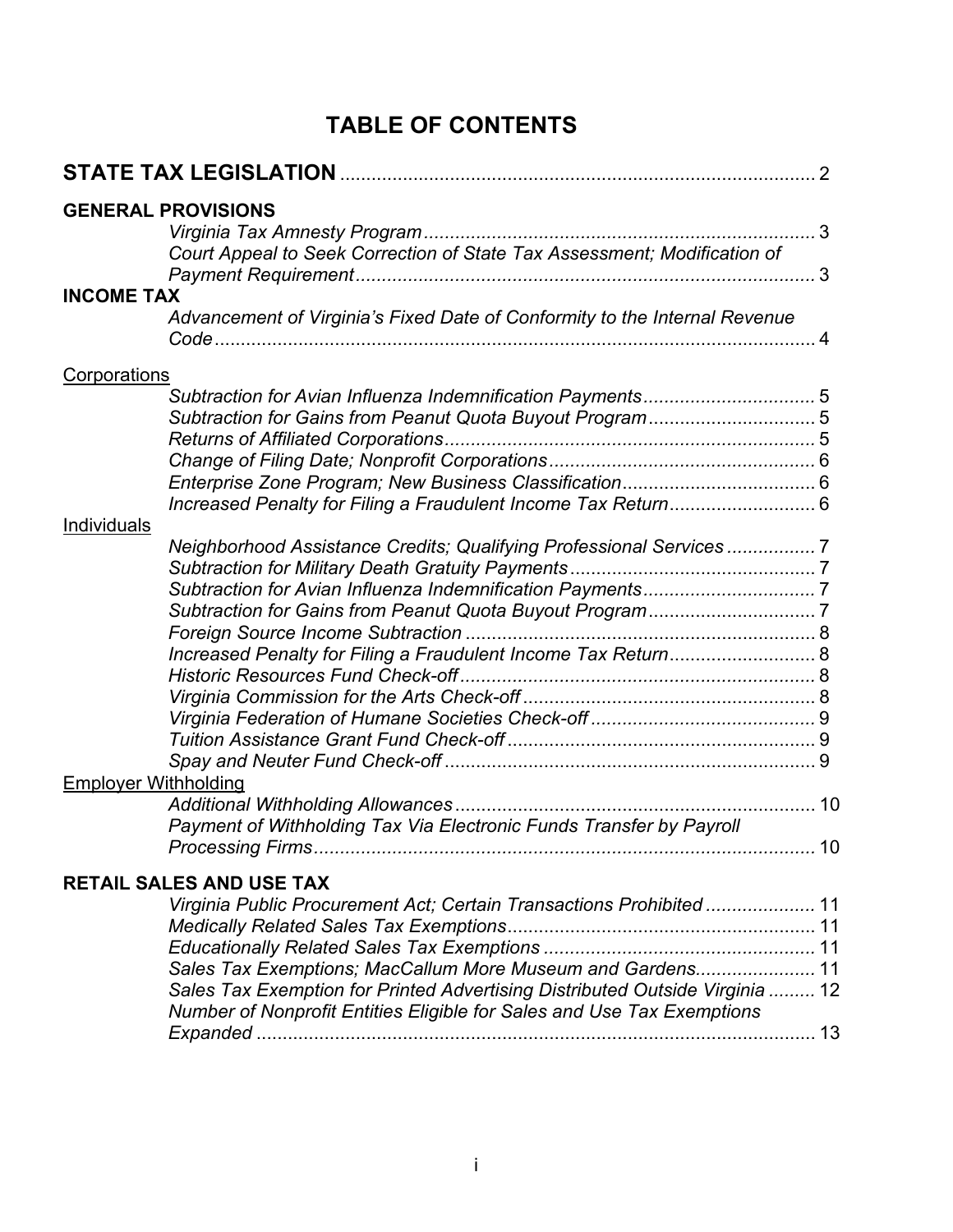## **MISCELLANEOUS TAXES**

| Cigarette Tax      |                                                                                                                                           |  |
|--------------------|-------------------------------------------------------------------------------------------------------------------------------------------|--|
|                    | Enforcement of Requirements for Tobacco Product Manufacturers 14<br>Delivery Requirements for Cigarette Sales to Consumers in Virginia 15 |  |
| <b>Probate Tax</b> |                                                                                                                                           |  |
| Tire Tax           |                                                                                                                                           |  |
|                    |                                                                                                                                           |  |
|                    |                                                                                                                                           |  |

## **GENERAL PROVISIONS**

## **REAL ESTATE TAX**

| Land Use Assessment Eligibility for Aguaculture and Specialty Crops 20 |  |
|------------------------------------------------------------------------|--|
|                                                                        |  |
|                                                                        |  |
|                                                                        |  |
|                                                                        |  |
|                                                                        |  |

## **MISCELLANEOUS TAXES**

| <b>Admissions Tax</b>          |                                                                             |    |
|--------------------------------|-----------------------------------------------------------------------------|----|
|                                |                                                                             |    |
| <b>Transient Occupancy Tax</b> |                                                                             |    |
|                                | Cumberland, King George and Prince Edward Counties Authorized to Impose     | 23 |
| Meals Tax                      |                                                                             |    |
|                                | Increased Penalties for the Wrongful Use of Food and Beverage Tax and Meals | 24 |
| <b>Consumer Utility Tax</b>    |                                                                             |    |
|                                | Imposition of Telecommunications Consumer Utility Tax in Select Towns 25    | 25 |
| <b>Personal Property Tax</b>   |                                                                             |    |
|                                |                                                                             | 26 |
|                                |                                                                             | 26 |
|                                |                                                                             |    |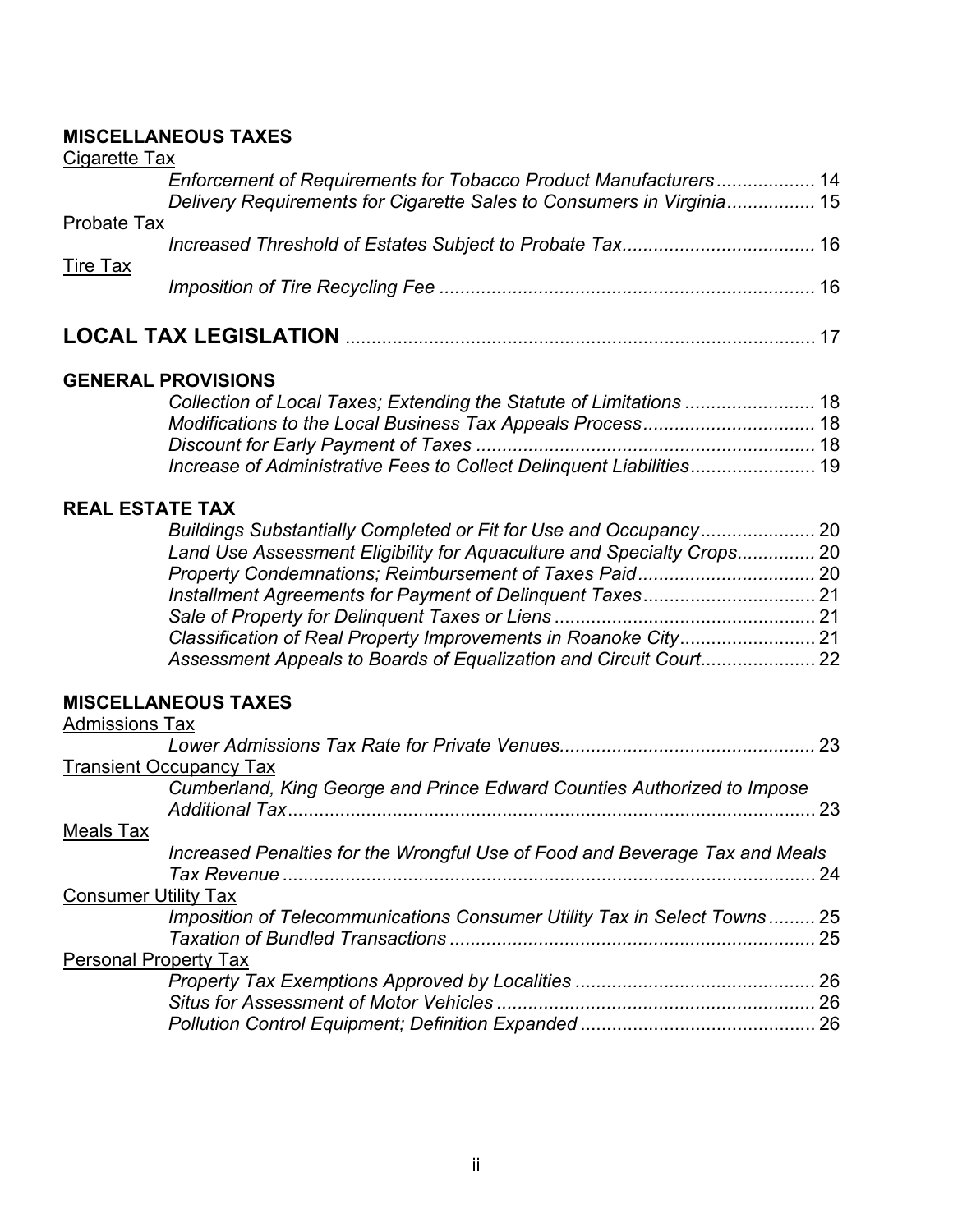## **LEGISLATIVE STUDIES**

| Commission on the Revision of Virginia's State Tax Code and the Streamlined |  |
|-----------------------------------------------------------------------------|--|
|                                                                             |  |
|                                                                             |  |
|                                                                             |  |

| <b>IND</b> |  |
|------------|--|
|------------|--|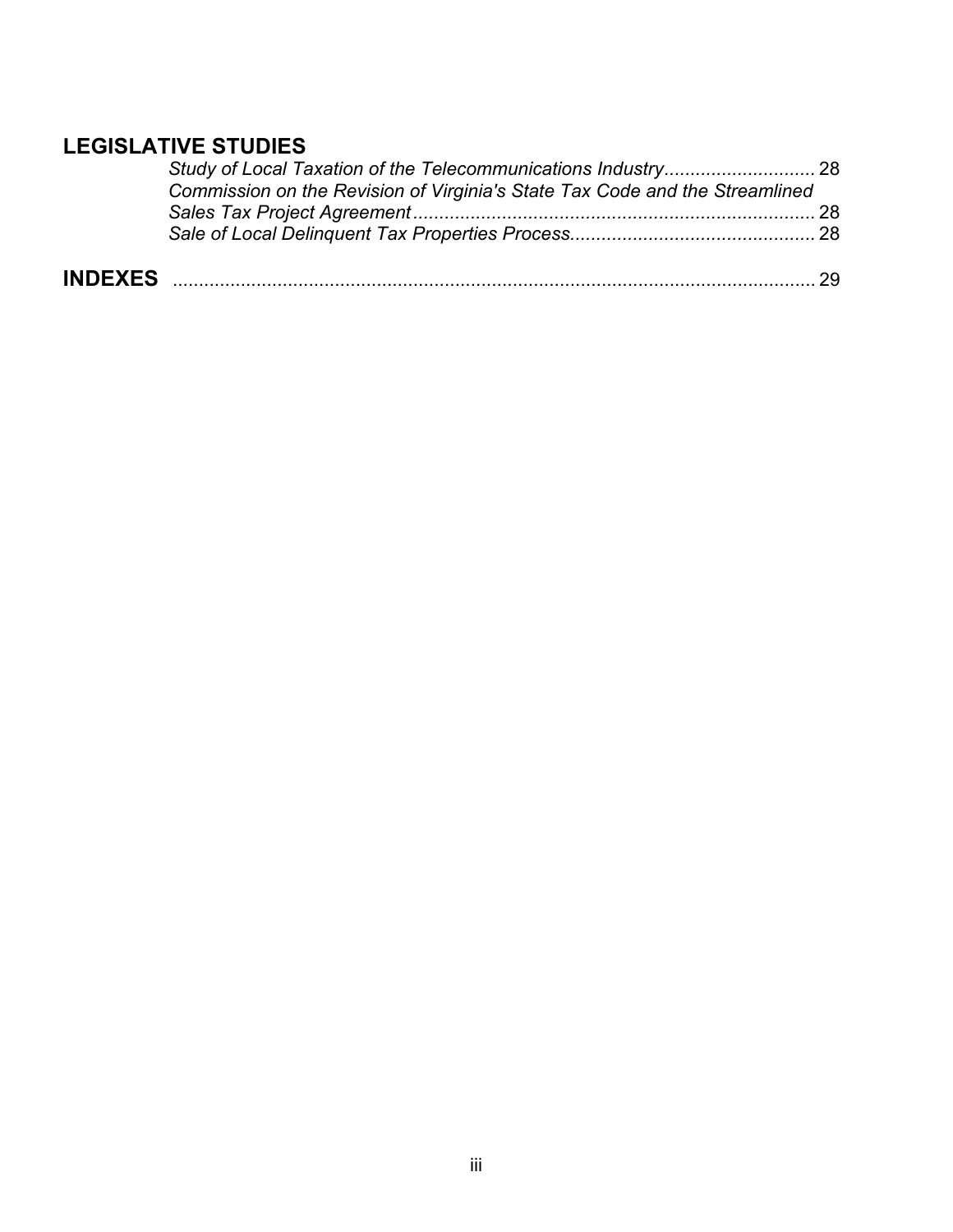## **STATE TAX**

# **LEGISLATION**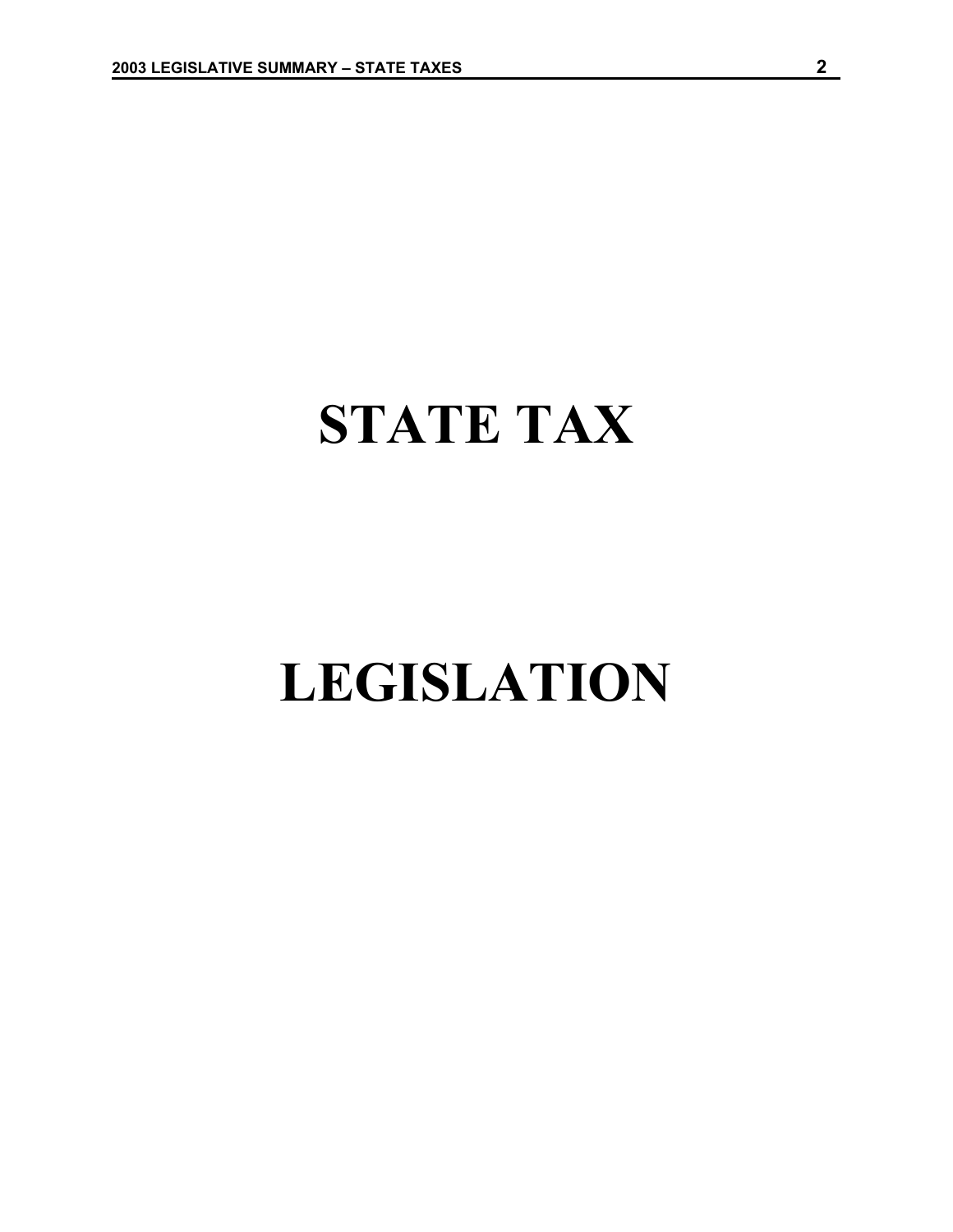## **GENERAL PROVISIONS**

### *Virginia Tax Amnesty Program - New*

House Bill 2454 (Chapter 52) and Senate Bill 1030 (Chapter 24) grant the Tax Commissioner the authority to administer an amnesty program during any 60 – 75 day period falling between July 2003 through June 2004. With certain exceptions, any taxpayer who currently has an outstanding assessment with the department or has not filed a return for any tax administered by the department, may apply for amnesty. The exceptions to those who are eligible for amnesty are as follows:

- Individual, corporation, and estate and trust income taxes for taxable years beginning on or after January 1, 2002;
- Any assessment outstanding for less than 90 days prior to the first day of amnesty;
- Any liability from an unfiled return with a due date less than 90 days prior to the first day of amnesty; and
- Taxpayers under investigation for fraud or intent to evade.

The Department will waive all penalties and 50% of the interest upon full payment of the remaining balance. Subject to guidelines and rules established by the Tax Commissioner, a new 20% penalty would be applied to the unpaid tax of any balance where a taxpayer who was eligible to participate in the Virginia Tax Amnesty Program elected not to do so.

**Effective Date:** July 1, 2003 **Code Section Added**: § 58.1-1840.1

## *Court Appeal to Seek Correction of State Tax Assessment; Modification of Payment Requirement - Amended*

House Bill 2538 (Chapter 908) eliminates the current requirement that a taxpayer must pay an assessment of state taxes in order to appeal the assessment to the circuit court. However, the Tax Commissioner is authorized to petition the court to require the taxpayer to pay the assessment. If the Department shows to the satisfaction of the court that it is likely to prevail on the merits of the case, the taxpayer will be required to pay the assessment, post a bond or offer a letter of credit before proceeding with the appeal.

Under current law, a taxpayer cannot appeal an assessment to the circuit court unless the assessment is paid or a bond is posted within 90 days of the assessment.

**Effective Date:** July 1, 2003 **Code Section Amended:** § 58.1-1825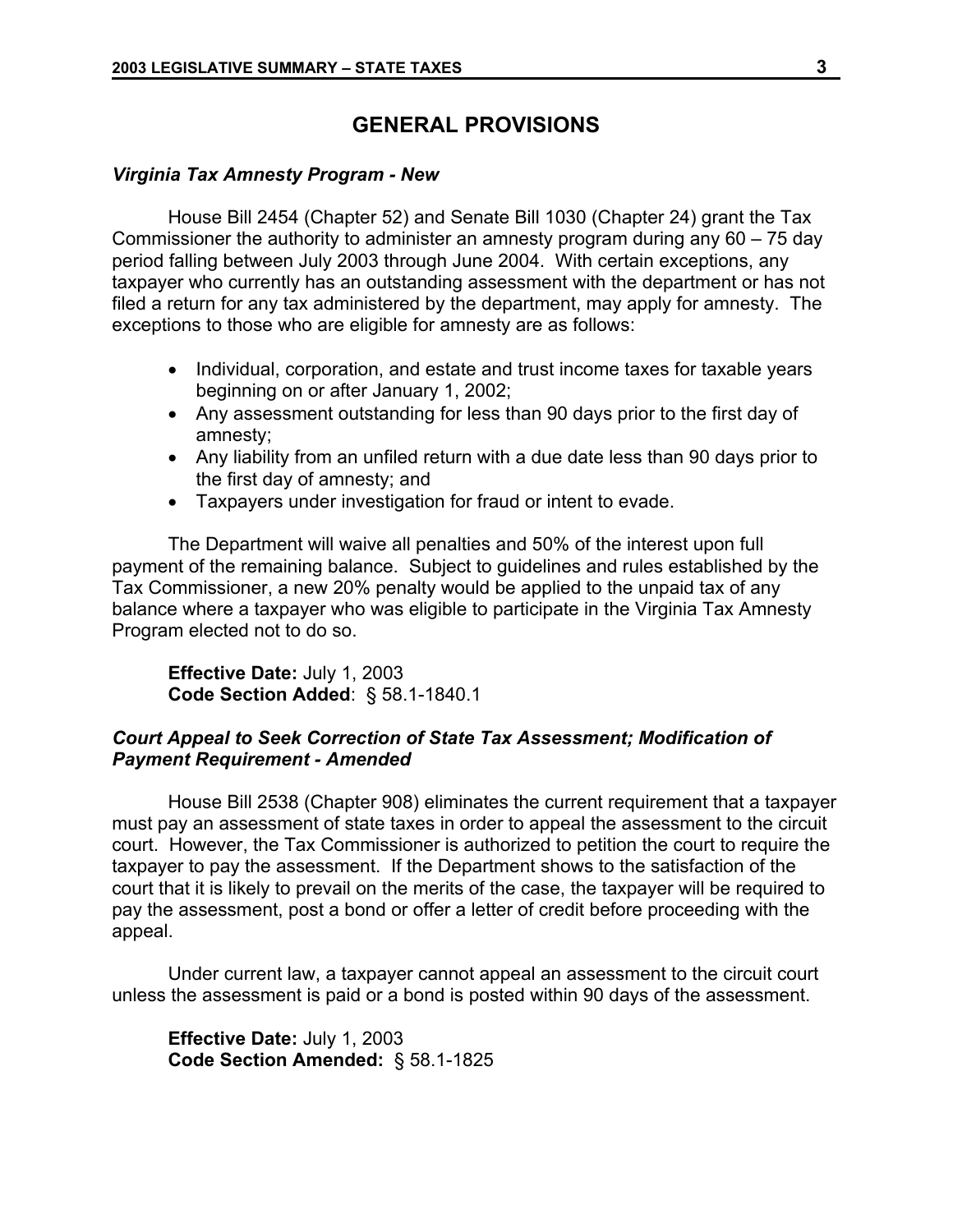## **INCOME TAX**

## *Advancement of Virginia's Fixed Date of Conformity to the Internal Revenue Code - Amended*

House Bill 2455 (Chapter 2) and Senate Bill 1049 (Chapter 163) advance Virginia's date of conformity to the Internal Revenue Code from December 31, 2001 to December 31, 2002. This legislation also states that Virginia does not conform to the special 30% bonus depreciation allowance allowed to certain assets under the Internal Revenue Code nor to the 5-year net operating loss carryback allowed for net operating losses generated in either taxable year 2001 or 2002.

Advancing Virginia's date of conformity forward by one year allows the provisions in the Victims of Terrorism Relief Act of 2001 and the Job Creation and Worker Assistance Act of 2002, except for the special 30% bonus depreciation and the 5-year net operating loss carryback, to flow through to Virginia taxpayers**.** 

**Effective Date:** Taxable years beginning on or after January 1, 2001 **Code Section Amended:** § 58.1-301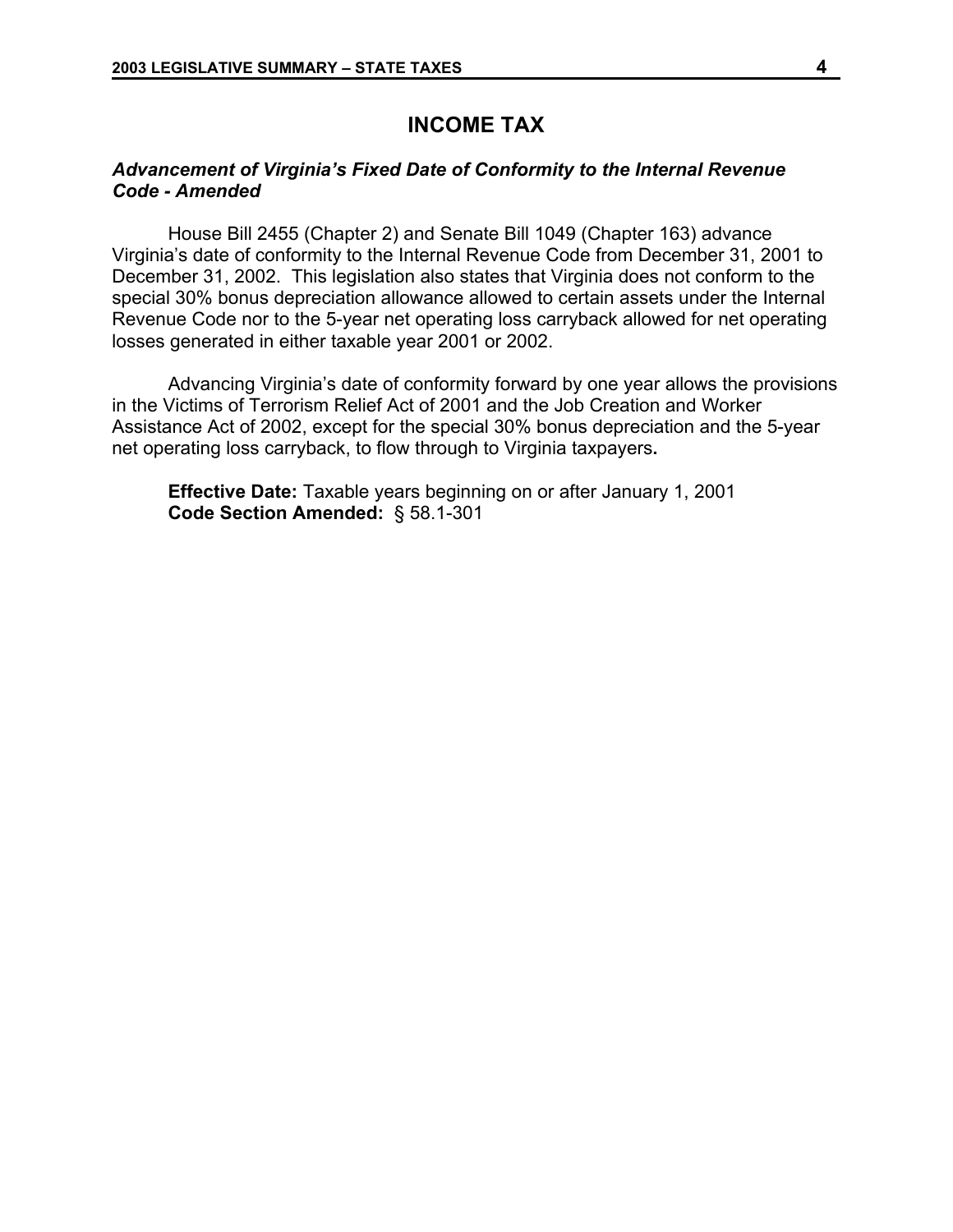## **Corporations**

### *Subtraction for Avian Influenza Indemnification Payments – New*

House Bill 2554 (Chapter 3) and Senate Bill 1026 (Chapter 58) create a corporate and individual income tax subtraction for indemnification payments received by qualified contract poultry growers and table egg producers as a result of the depopulation of poultry flocks because of the avian influenza in 2002. Indemnification payments made to owners of poultry who contract with poultry growers do not qualify for this subtraction.

**Effective Date:** Taxable years beginning on and after January 1, 2002, but before January 1, 2005 **Code Sections Amended:** §§ 58.1-322 and 58.1-402

#### *Subtraction for Gains from Peanut Quota Buyout Program - New*

House Bill 2400 (Chapter 209) creates a corporate and individual income tax subtraction for any gain recognized as a result of the payments made under the federal Peanut Quota Buyout Program of the Farm Security and Rural Investment Act of 2002. Any taxpayer receiving the buyout payment in installments would be allowed to subtract any gain from each payment as it is received. Any taxpayer receiving the buyout payment in a lump sum payment would be allowed to subtract 20% of the gain in the year in which the payment was received and would deduct 20% of the gain in each of the next four succeeding taxable years.

**Effective Date:** Taxable years beginning on and after January 1, 2002 **Code Sections Amended:** §§ 58.1-322 and 58.1-402

## *Returns of Affiliated Corporations - New*

Senate Bill 1125 (Chapter 166) allows a group of affiliated corporations that has filed Virginia income tax returns on the same basis for at least the preceding 20 years to be granted permission to change the basis of the type of return filed from consolidated to separate or from separate or combined to consolidated only if: (1) the tax computed under the affiliated group's requested return basis would be equal or greater than the tax for the full taxable year immediately preceding the taxable year for which the requested return basis would be applicable; and (2) the affiliated group agrees to compute its tax liability under both the requested return basis and the elected return basis and pay the greater of the two amounts for the taxable year in which the requested return basis is effective and the immediately succeeding taxable year.

**Effective Date:** For applications filed with the Department on or after July 1, 2003

**Code Section Amended:** § 58.1-442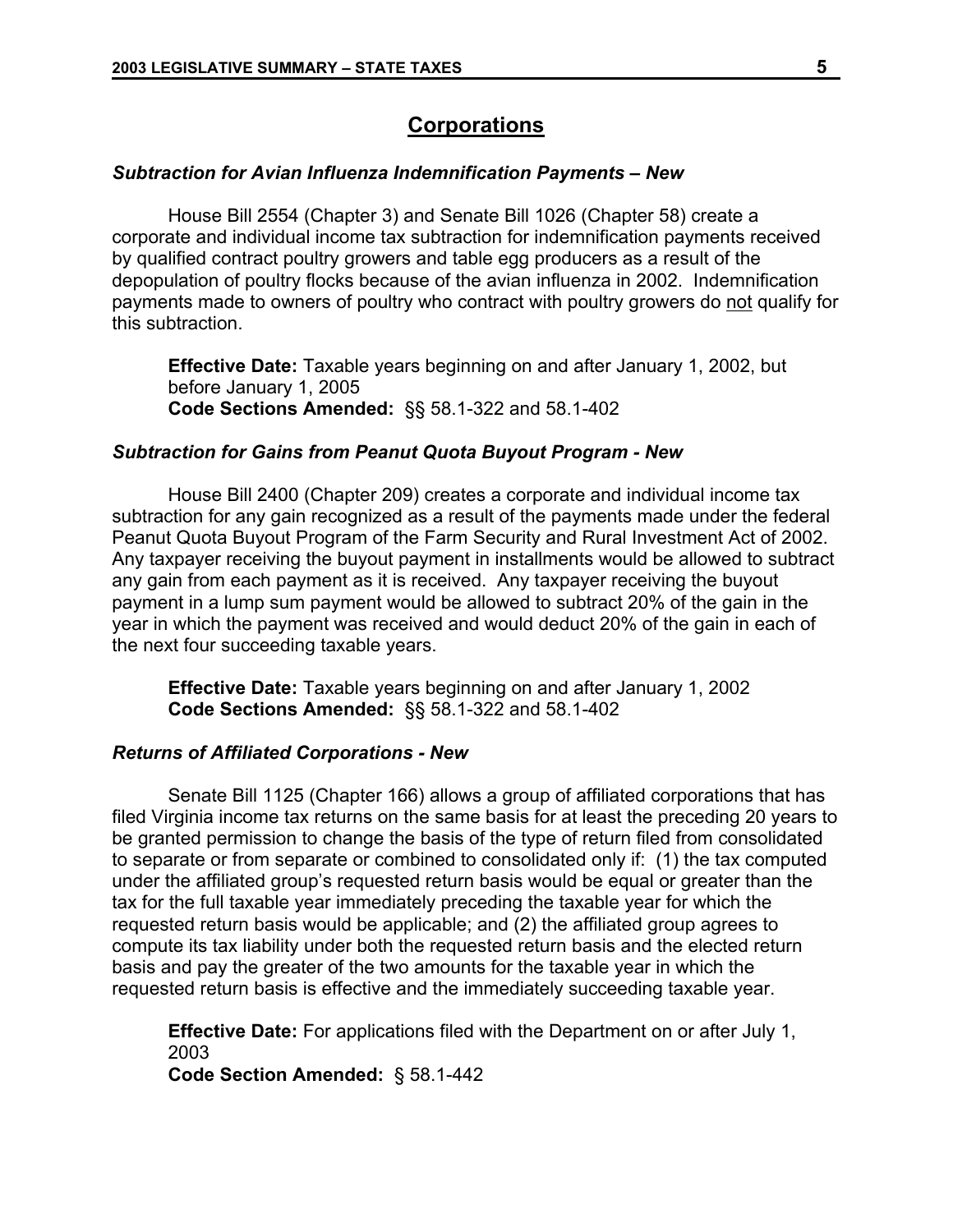### *Change of Filing Date; Nonprofit Corporations - Amended*

Senate Bill 935 (Chapter 376) changes the income tax return filing date for tax exempt organizations with unrelated business taxable income from the 15th day of the fourth month following the close of the taxable year to the 15th day of the sixth month following the close of the taxable year.

**Effective Date:** Taxable years beginning on or after January 1, 2003 **Code Section Amended:** § 58.1-441

### *Enterprise Zone Program; New Business Classification - New*

Senate Bill 859 (Chapter 676) creates a new classification of businesses that are high in investment and limited in job creation. These businesses would be eligible for the general business tax credit authorized under the enterprise zone program. The credits granted for this classification are negotiable but limited to 80% of the tax due to the Commonwealth for the first taxable year and 60% of the tax due to the Commonwealth for the second through the tenth taxable years. Also, credits for this new classification may not exceed the estimated revenues generated from new Virginia income taxes that may result from the new permanent full-time positions within a fiveyear period.

**Effective Date:** July 1, 2003 **Code Section Amended:** § 59.1-280

### *Increased Penalty for Filing a Fraudulent Income Tax Return - Amended*

House Bill 1576 (Chapter 180) changes the current criminal penalty from a Class 1 misdemeanor to a Class 6 felony for making a false statement on an individual, fiduciary, or corporate income tax return with the intent to defraud the Commonwealth or evade the payment of taxes.

**Effective Date:** July 1, 2003 **Code Sections Amended:** §§ 58.1-348 and 58.1-452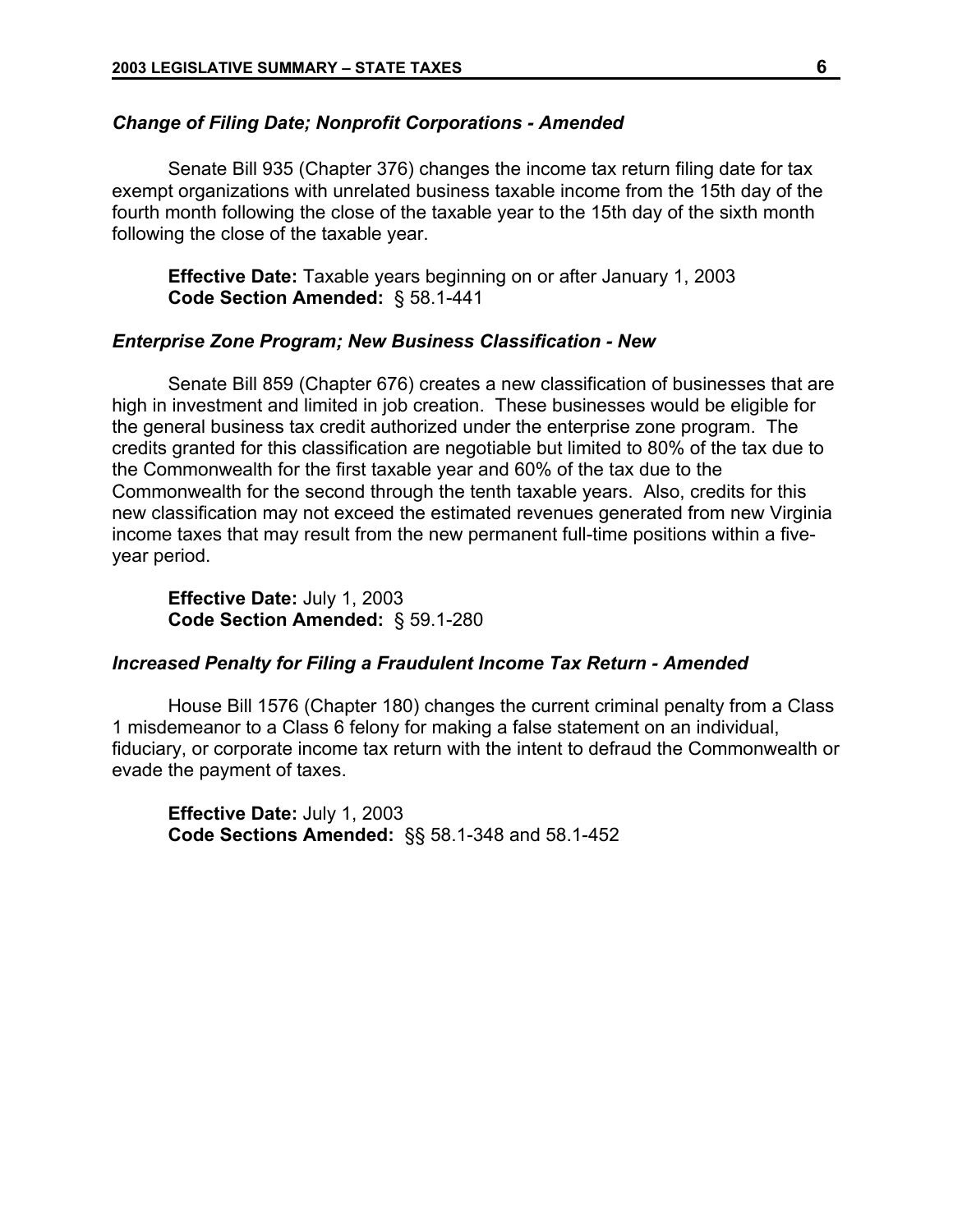## **Individuals**

### *Neighborhood Assistance Credits; Qualifying Professional Services - New*

House Bill 1764 (Chapter 186) makes Neighborhood Assistance Act Credits available to professional counselors, clinical social workers, clinical psychologists, marriage and family therapists, and physical therapists who donate time to perform health care services at a qualified health clinic.

**Effective Date:** July 1, 2003 **Code Section Amended:** § 63.2-2004

### *Subtraction for Military Death Gratuity Payments - New*

House Bill 1624 (Chapter 181) creates an individual income tax subtraction for all military death gratuity payments paid after September 11, 2001 to the survivors of deceased military personnel killed in the line of duty. This subtraction is limited to the extent that the payments are included in federal adjusted gross income.

**Effective Date:** Taxable years beginning on and after January 1, 2001 **Code Section Amended:** § 58.1-322

### *Subtraction for Avian Influenza Indemnification Payments – New*

House Bill 2554 (Chapter 3) and Senate Bill 1026 (Chapter 58) create a corporate and individual income tax subtraction for indemnification payments received by qualified contract poultry growers and table egg producers as a result of the depopulation of poultry flocks because of the avian influenza in 2002. Indemnification payments made to owners of poultry who contract with poultry growers do not qualify for this subtraction.

**Effective Date:** Taxable years beginning on and after January 1, 2002, but before January 1, 2005 **Code Sections Amended:** §§ 58.1-322 and 58.1-402

### *Subtraction for Gains from Peanut Quota Buyout Program - New*

House Bill 2400 (Chapter 209) creates a corporate and individual income tax subtraction for any gain recognized as a result of the payments made under the federal Peanut Quota Buyout Program of the Farm Security and Rural Investment Act of 2002. Any taxpayer receiving the buyout payment in installments would be allowed to subtract any gain from each payment as it is received. Any taxpayer receiving the buyout payment in a lump sum payment would be allowed to subtract 20% of the gain in the year in which the payment was received and would deduct 20% of the gain in each of the next four succeeding taxable years.

**Effective Date:** Taxable years beginning on and after January 1, 2002 **Code Sections Amended:** §§ 58.1-322 and 58.1-402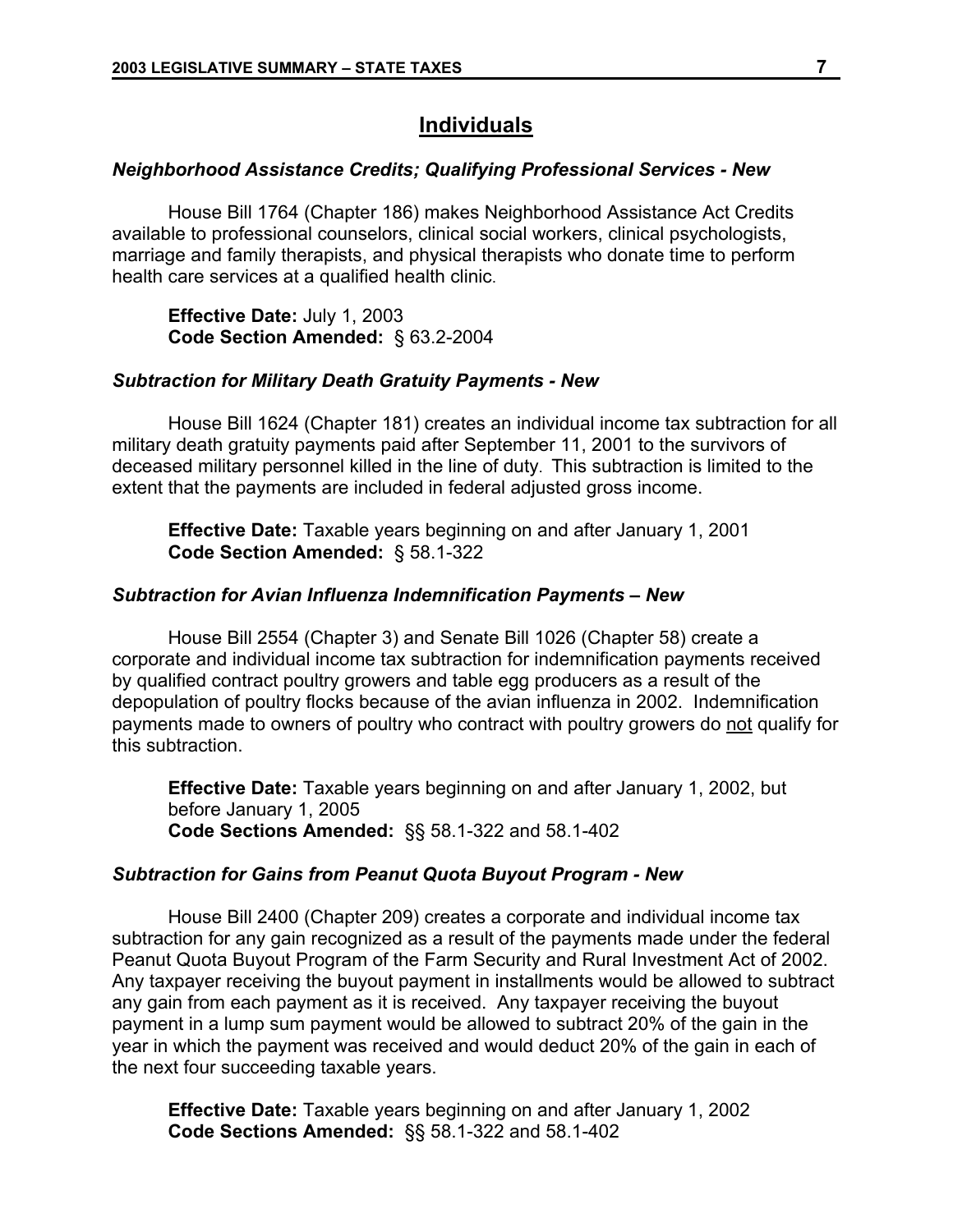### *Foreign Source Income Subtraction for Individuals - Repealed*

House Bill 1914 (Chapter 980) repeals the individual income tax subtraction for foreign source income. However, any amount received in 2003 attributable to foreign source dividends that should have been paid in a prior taxable year pursuant to a final court order may be subtracted in taxable year 2003.

**Effective Date:** Taxable years beginning on and after January 1, 2003. **Code Section Amended:** § 58.1-322

#### *Increased Penalty for Filing a Fraudulent Income Tax Return - Amended*

House Bill 1576 (Chapter 180) changes the current criminal penalty from a Class 1 misdemeanor to a Class 6 felony for making a false statement on an individual, fiduciary, or corporate income tax return with the intent to defraud the Commonwealth or evade the payment of taxes.

**Effective Date:** July 1, 2003 **Code Sections Amended:** §§ 58.1-348 and 58.1-452

### *Historic Resources Fund Check-off - Extended*

House Bill 1913 (Chapter 10) extends the sunset date of the Historic Resources Fund check-off from January 1, 2004, to January 1, 2009. The Fund assists the Department of Historic Resources in the designation and preservation of historic resources.

**Effective Date:** Taxable years beginning on or after January 1, 2004 **Code Section Amended:** § 58.1-346.8

#### *Virginia Commission for the Arts Check-off - New*

Senate Bill 1096 (Chapter 878) creates an individual income tax check-off for voluntary contributions to the Virginia Commission for the Arts.

**Effective Date**: Taxable years beginning on or after January 1, 2004, but before January 1, 2009 **Code Section Added:** § 58.1-346.21\*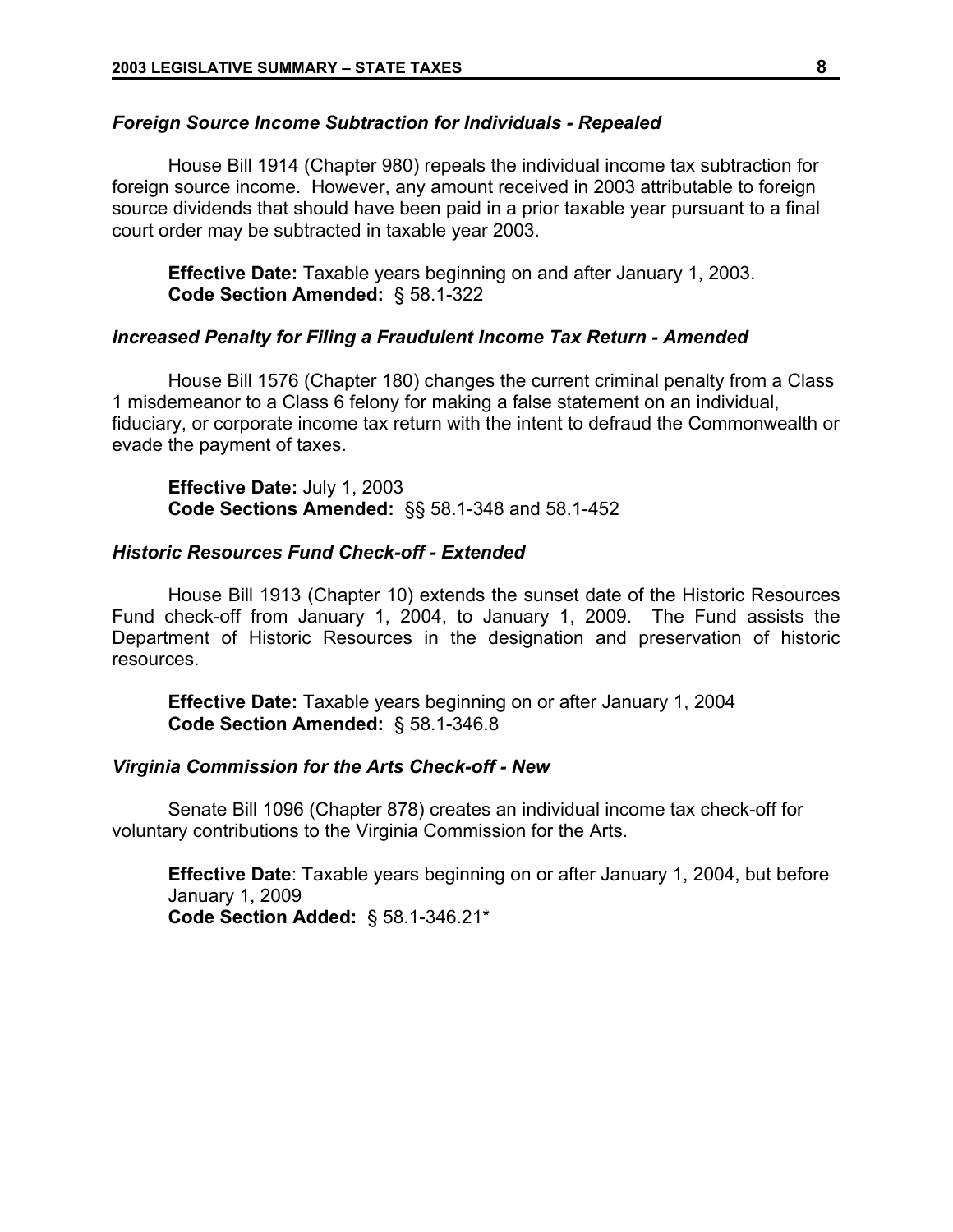### *Virginia Federation of Humane Societies Check-off – New*

House Bill 1635 (Chapter 636) creates a new individual income tax check-off for The Virginia Federation of Humane Societies. Contributions will be used for saving, caring for, and finding homes for homeless animals.

**Effective Date:** Taxable years beginning on or after January 1, 2004, but before January 1, 2009 **Code Section Added:** § 58.1-346.21\*

## *Tuition Assistance Grant Fund Check-off – New*

House Bill 1635 (Chapter 636) creates a new individual income tax check-off for the Tuition Assistance Grant Fund. Contributions will be used to provide monetary assistance to residents of the Commonwealth who are enrolled in undergraduate or graduate programs in private Virginia colleges.

**Effective Date:** Taxable years beginning on or after January 1, 2004, but before January 1, 2009

**Code Section Added:** § 58.1-346.22\*

## *Spay and Neuter Fund Check-off – New*

House Bill 1635 (Chapter 636) creates a new individual income tax check-off for the Spay and Neuter Fund. Contributions will be used in the Fund's mission of providing monetary assistance for spay and neuter surgeries for dogs and cats.

**Effective Date:** Taxable years beginning on or after January 1, 2004, but before January 1, 2009 **Code Section Added:** § 58.1-346.23\*

**\* Code references are those shown in chapterized bills. Actual code section numbers will be assigned by the Virginia Code Commission.**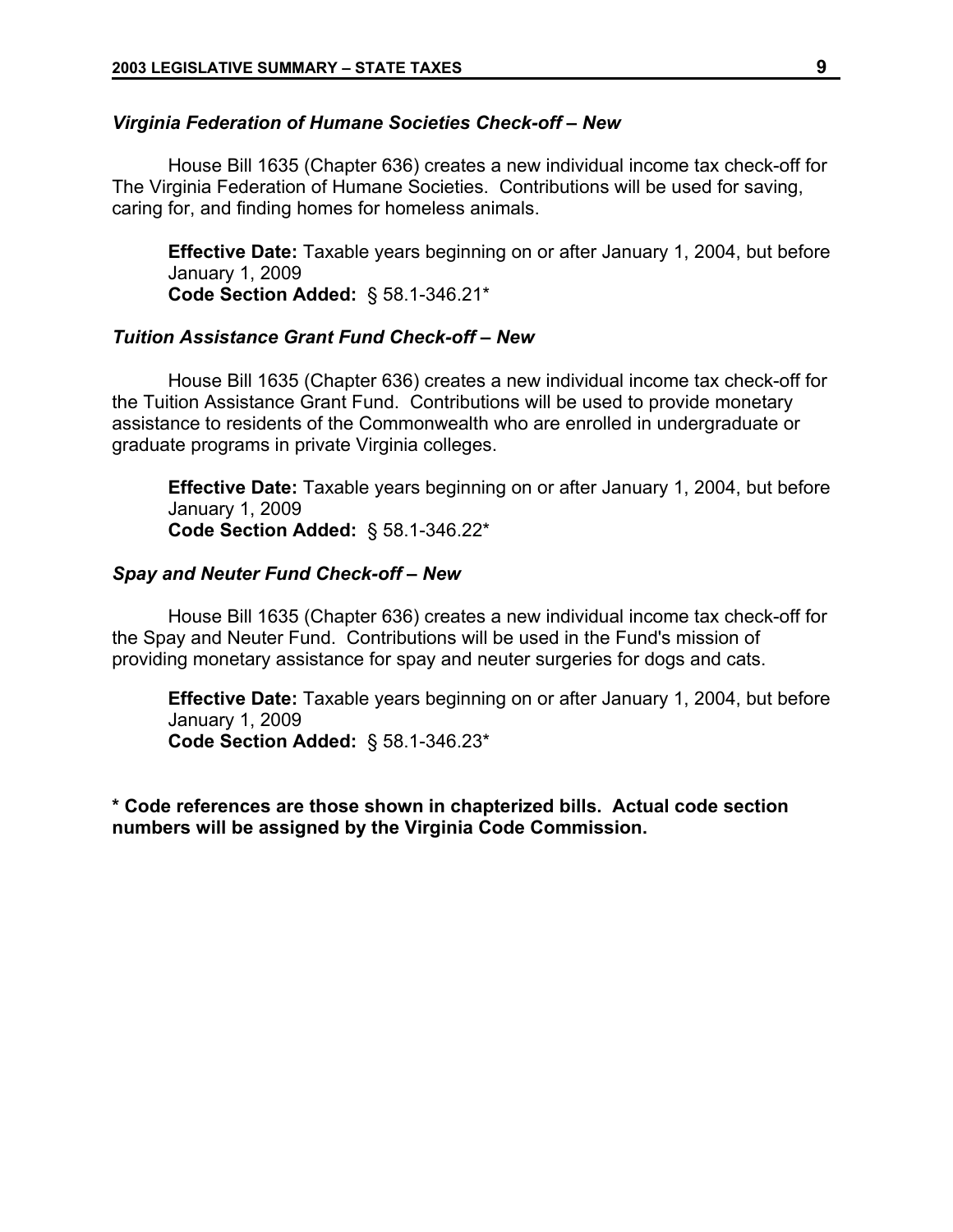## **Employer Withholding Tax**

## *Additional Withholding Allowances – Repealed*

House Bill 1400 (Chapter 1042) repeals legislation enacted in 1989 that allowed taxpayers who itemize their deductions to claim additional withholding exemptions. The effective date of the 1989 legislation had been previously deferred on numerous occasions.

**Effective Date:** January 1, 2003 **Code Sections Amended:** §§ 58.1-461, 58.1-462, and 58.1-470 **Section Added:** § 3-5.05 of the 2003 Appropriations Act

## *Payment of Withholding Tax Via Electronic Funds Transfer by Payroll Processing Firms- Amended*

House Bill 2351 (Chapter 36) and Senate Bill 833 (Chapter 39) require payroll processing firms to remit the withholding they collect on behalf of other taxpayers by an electronic funds transfer ("EFT") payment. The payroll processing firms subject to this requirement are those who remit withholding payments on behalf of 100 or more employers. These firms are required to complete their EFT payment via an automated clearinghouse credit transaction.

**Effective Date:** July 1, 2004 **Code Section Amended:** § 58.1-202.1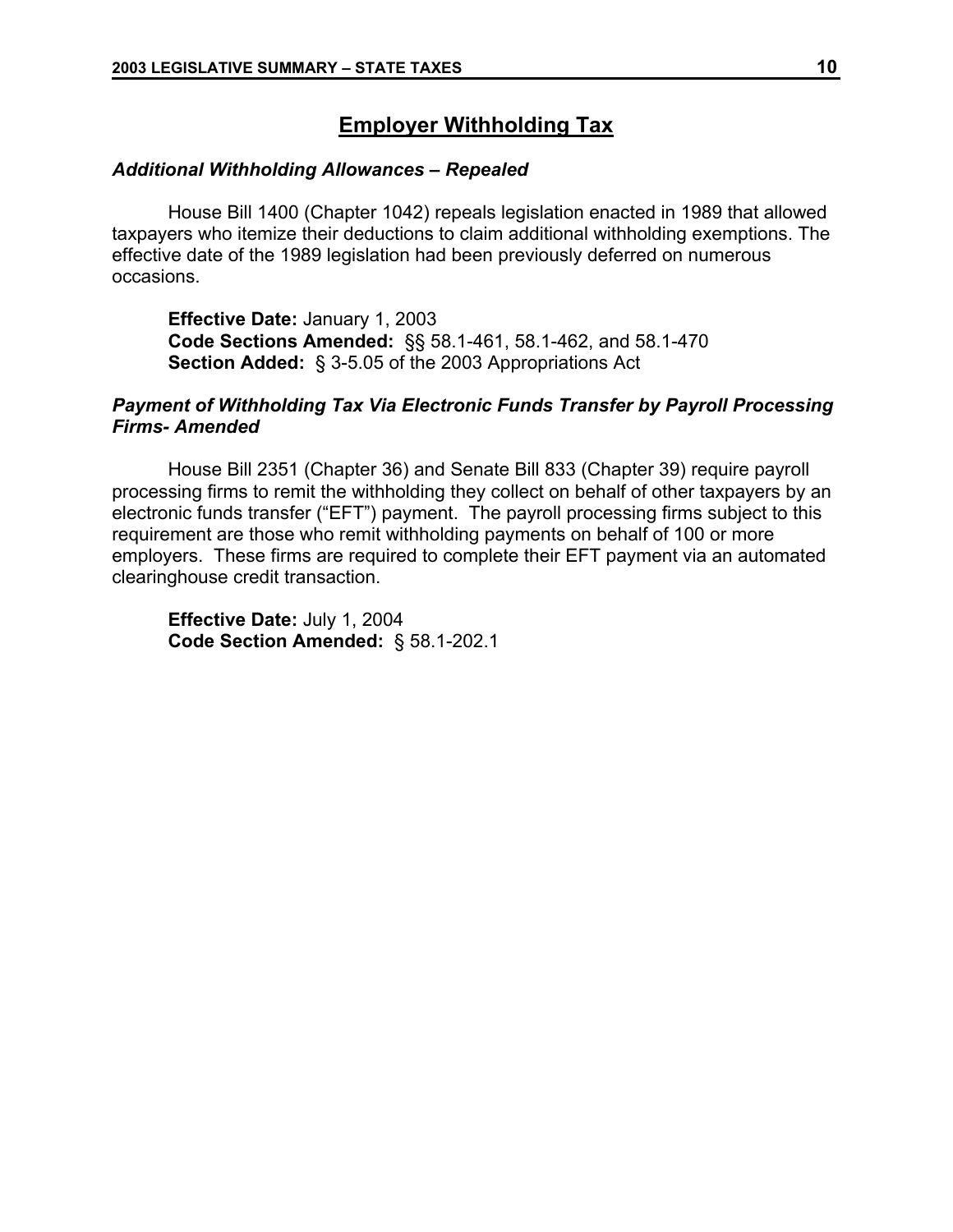## **RETAIL SALES AND USE TAX**

### *Virginia Public Procurement Act; Certain Transactions Prohibited - New*

House Bill 2533 (Chapter 994) and Senate Bill 938 (Chapter 1006) prohibit state agencies from purchasing goods or services from vendors who are required under Virginia's sales tax nexus laws to collect use tax on sales of goods delivered into Virginia but refuse to do so. State agencies are also prohibited from purchasing goods or services from vendors who are affiliated with such businesses.

**Effective Date:** July 1, 2003 **Code Section Amended:** § 2.2-4301 **Code Section Added:** § 2.2-4321.1

### *Medically Related Sales Tax Exemptions - Extended*

House Bill 1754 (Chapter 911) and Senate Bill 742 (Chapter 916) extend to July 1, 2004, the sunset dates for certain medically related sales and use tax exemptions set to expire on July 1, 2003.

**Effective Date:** July 1, 2003 **Code Section Amended:** § 58.1-609.7

### *Educationally Related Sales Tax Exemptions – Extended*

House Bill 1754 (Chapter 911) and Senate Bill 742 (Chapter 916) extend to July 1, 2004, the sunset date for educationally related sales and use tax exemptions set to expire on July 1, 2003.

**Effective Date:** July 1, 2003 **Code Section Amended:** § 58.1-609.4

### *Sales Tax Exemption; MacCallum More Museum and Gardens – New*

House Bill 1754 (Chapter 911) and Senate Bill 742 (Chapter 916) provide a new retail sales and use tax exemption for the MacCallum More Museum and Gardens.

**Effective Date:** July 1, 2003 **Code Sections Amended:** § 58.1-609.9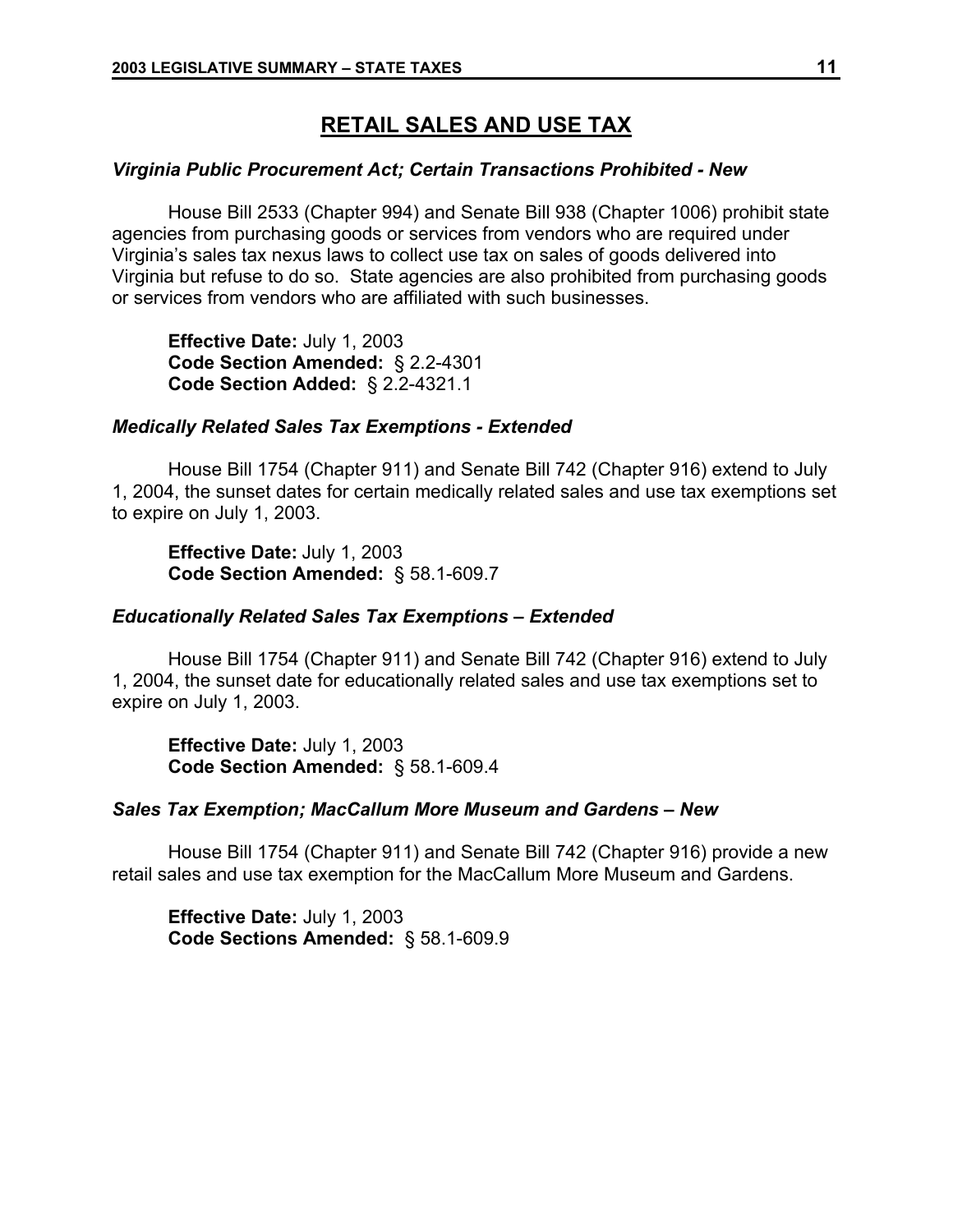## *Sales Tax Exemption for Printed Advertising Distributed Outside Virginia – Reinstated*

House Bill 1754 (Chapter 911) and Senate Bill 742 (Chapter 916) reinstate a retail sales and use tax exemption for printed materials purchased by advertising businesses from Virginia printers for distribution outside of Virginia. The exemption includes newspaper supplements purchased by advertising agencies for placement in in-state or out-of-state publications. The exemption is retroactive to July 1, 2002, and ends July 1, 2004.

**Effective Date:** July 1, 2002 **Code Section Amended:** § 58.1-609.6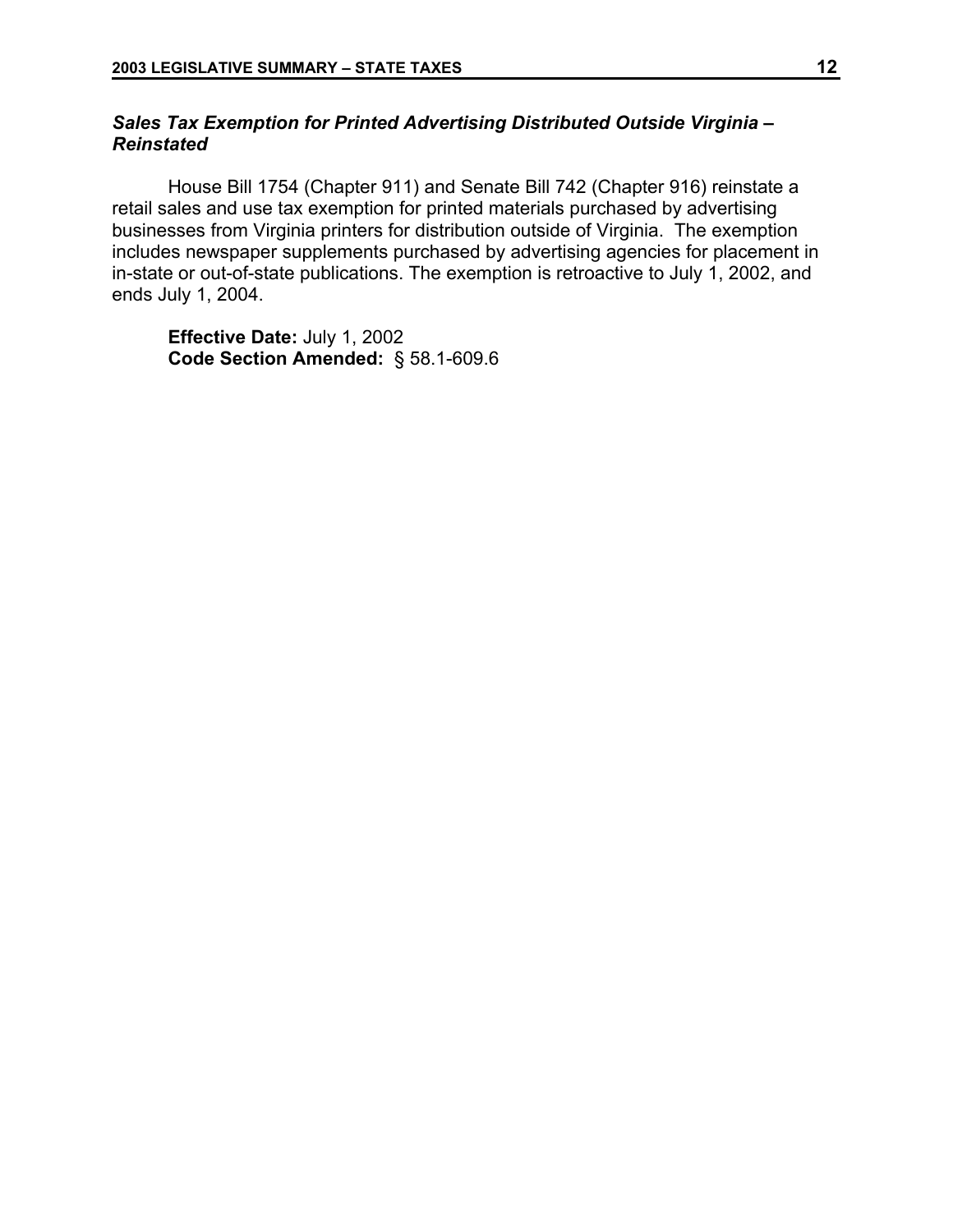## *Nonprofit Entities Eligible for Sales and Use Tax Exemptions Expanded - New*

House Bill 2525 (Chapter 757) and Senate Bill 743 (Chapter 758) create an administrative process for granting sales and use tax exemptions to nonprofit organizations and establish standard criteria that will be used to qualify nonprofit organizations for sales and use tax exemptions. Effective July 1, 2004, all Internal Revenue Code § 501(c)(3) and charitable § 501(c)(4) organizations can qualify for a sales and use tax exemption provided the criteria established by this legislation are met. The Department of Taxation will administer this process.

Currently, new sales and use tax exemptions are granted to nonprofit organizations by the General Assembly. This legislation eliminates the need for nonprofit organizations to seek new sales and use tax exemptions through the legislature.

Current exemptions are grandfathered under the terms and conditions of the exemptions as they exist on June 30, 2003. Nonprofit organizations that already hold a valid exemption certificate issued by the Department of Taxation or hold a valid selfissued exemption certificate would continue to enjoy the same exemption. A filing schedule is established for grandfathered organizations to provide the same information required of organizations applying for an exemption under the new process. The grandfather clause preserves the exemption for nonprofit organizations that may not have a federal income tax exemption under Internal Revenue Code § 501(c)(3) or 501(c)(4). The clause also preserves exemptions held by some nonprofit organizations on sales of tangible personal property or purchases of taxable services.

The Department of Taxation, in consultation with the Virginia Coalition of Nonprofits and other interested parties, will develop rules and regulations needed to carry out the provisions of this legislation by July 1, 2004. The Department of Taxation will also file an annual report with the Chairmen of the House Finance Committee, the House Appropriations Committee, and the Senate Finance Committee by December 1 of each year beginning in 2004.

**Effective Date:** July 1, 2004 **Code Sections Amended:** §§ 15.2-1104.1, 30-19.1:3, 58.1-3, 58.1-609.10, 58.1-610, 58.1-623, 58.1-623.1, 58.1-3510.1, 58.1-3510.3, and 58.1-3818 **Code Section Added:** § 58.1-609.11 **Code Sections Repealed:** §§ 30-19.05, 58.1-608.2, 58.1-609.4, 58.1-609.7, 58.1-609.8, and 58.1-609.9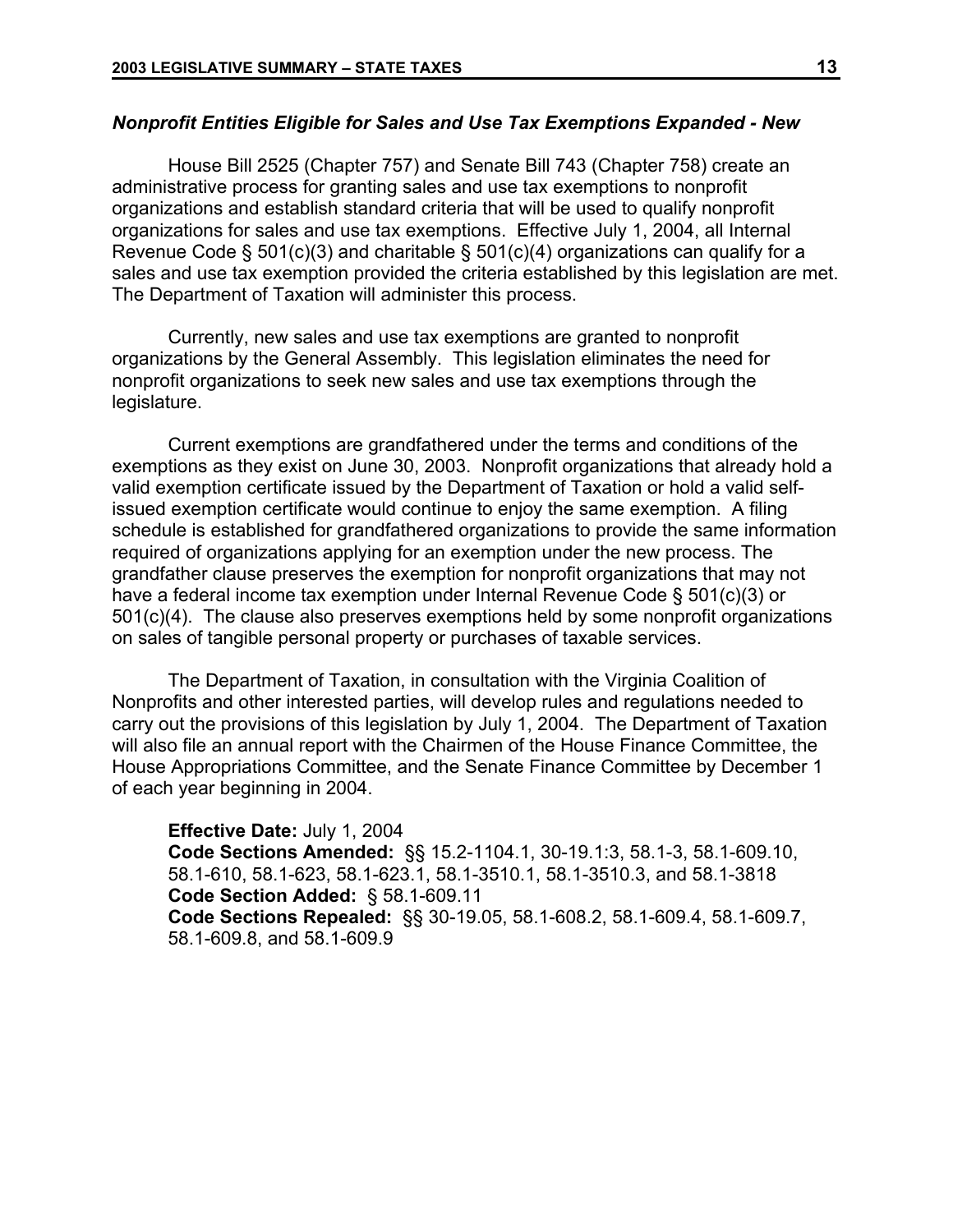## **MISCELLANEOUS TAXES**

## **Cigarette Tax**

### *Enforcement of Requirements for Tobacco Product Manufacturers - New*

House Bill 2536 (Chapter 798) creates new enforcement and notification provisions for the certification of cigarette brands that are compliant with the Master Settlement Agreement (MSA) and Virginia's Nonparticipating Manufacturer (NPM) statute.

This legislation requires every tobacco product manufacturer whose cigarettes are sold in Virginia to certify annually to the Tax Commissioner and the Attorney General that it is a participating manufacturer (PM) or NPM in compliance with the NPM statute. In addition to making this designation, each tobacco product manufacturer must include with its certification a list of brand families sold in Virginia and provide detailed information on how many units of each brand were sold in the Commonwealth for the preceding year. Only brands covered under the MSA or in the NPM escrow fund may be certified. All manufacturers must maintain records necessary for the certification for a period of five years. The first certification required under this legislation would be due on September 15, 2003.

In addition to this information, an NPM must certify that it (i) is either registered to do business in the Commonwealth or provide a registered agent in the Commonwealth, (ii) has established and maintained a qualified escrow fund under the NPM statute along with a summary of all activity of such escrow fund, and (iii) is in full compliance with the NPM statute. The Attorney General may request proof of any NPM escrow fund from the financial institution handling such fund.

The Attorney General will publish on the Internet a list of all brands that have been certified. This bill will also make it unlawful for any person to affix a Virginia tax stamp on any brand that is not published as certified by the Attorney General. Any person who does stamp a noncertified brand would be subject to the following penalties or actions: (1) a fine equal to the lesser of 500% of the value of the cigarettes or \$5,000, (2) confiscation of the illegally stamped cigarettes, (3) a Class 2 misdemeanor, and (4) the enforcement provisions prescribed under the Virginia Consumer Protection Act. The Attorney General is also allowed to obtain an injunction to stop the stamping of any noncertified brand.

If the Attorney General finds it necessary to remove a brand of an established NPM from the list of certified brands, then the Attorney General must give the NPM 30 days notice prior to the removal of such brand. The NPM may in this 30 days seek a temporary injunction to cease the removal from the list of approved brands or come into compliance with the applicable requirements. The Attorney General is allowed to recover all costs and fees necessary for any enforcement action from the violating party. If a court finds that a person has violated any of the provisions of this legislation or the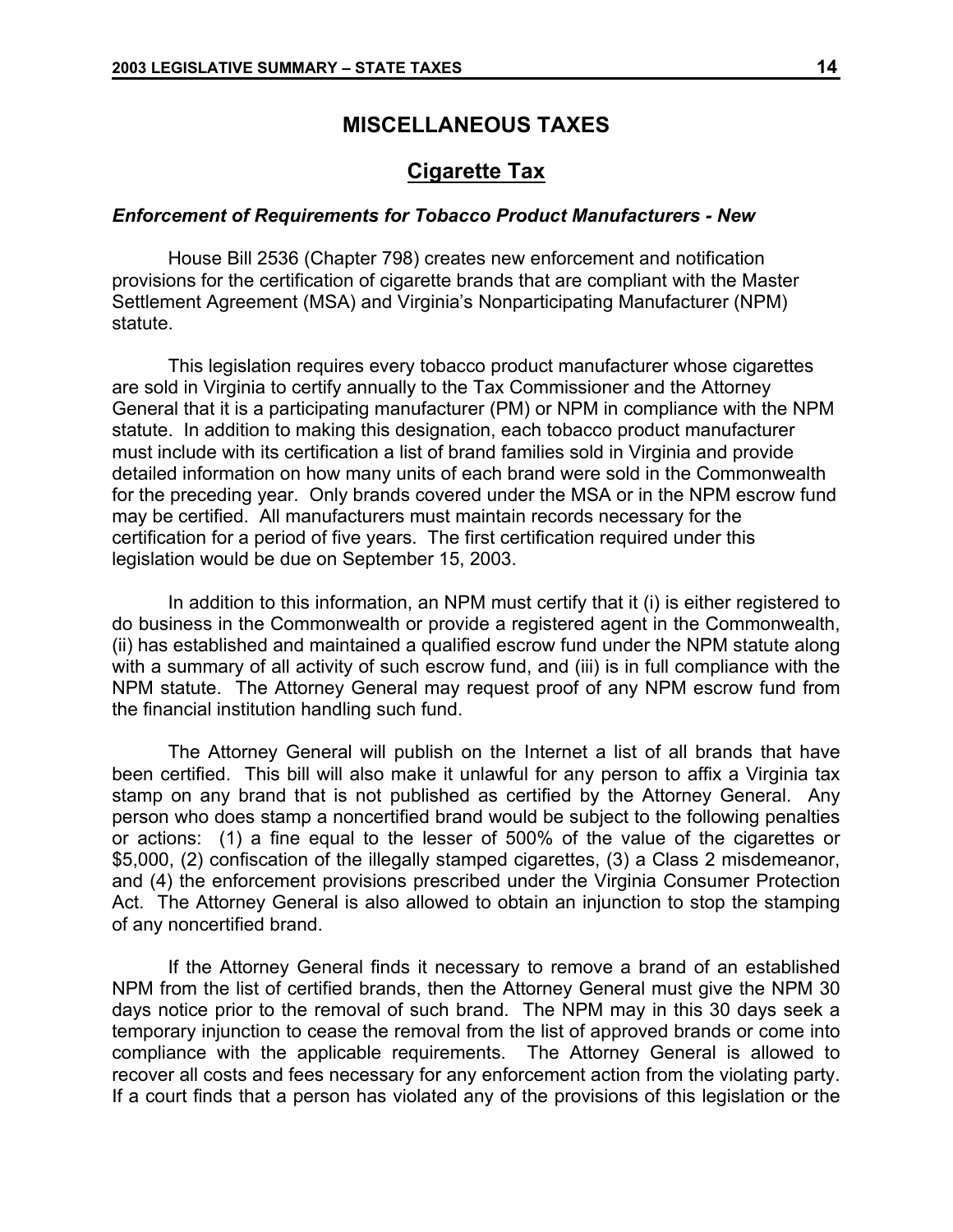NPM statute, the court shall order all profits and gains from the illegal activity paid to the Commonwealth.

If a brand is removed from the published list, a person purchasing cigarettes for resale would be allowed to sell the cigarettes for 14 days from the removal of the brand from the list or, if the person is a retailer, the retailer would be permitted to sell the cigarettes to consumers for 14 days after purchasing the cigarettes. If the reseller retains any of the delisted cigarettes after the 14 days has expired, the reseller may seek a refund for the cigarettes from the person from whom the cigarettes were purchased and a refund of any tax stamps affixed to the delisted cigarettes from the Tax Commissioner.

Finally, this bill requires any person who is authorized to affix stamps to cigarettes or required to pay the excise tax on cigarettes to submit quarterly reports to the Tax Commissioner and the Attorney General. These reports should include a list by brand of the number of cigarettes that such person affixed stamps to during the previous quarter or otherwise paid the tax due for such cigarettes. The first report required under this legislation is due on August 1, 2003.

**Effective Date:** July 1, 2003 **Code Sections Added:** §§ 3.1-336.3 through 3.1-336.16

### *Delivery Requirements for Cigarette Sales to a Consumer in Virginia- New*

Senate Bill 956 (Chapter 1010) provides new requirements for the delivery sale of cigarettes to the ultimate consumer in Virginia. Included in these new requirements are updated penalties on persons possessing or selling counterfeit cigarette tax stamps. The penalties range from a first violation with a total quantity of less than 40 counterfeit cigarette tax stamps that would be punishable by a fine of \$1,000 up to a subsequent violation with a total quantity of more than 40 counterfeit cigarette tax stamps that would be punishable by a fine of up to \$50,000. A violation under this provision would also result in the revocation by the Department of the wholesaler cigarette dealer license. Any cigarettes with counterfeit stamps would be subject to seizure and destruction under this bill.

**Effective Date:** July 1, 2003 **Code Section Amended:** § 58.1-1015 **Code Sections Added:** §§ 18.2-246.6 through 18.2-246.15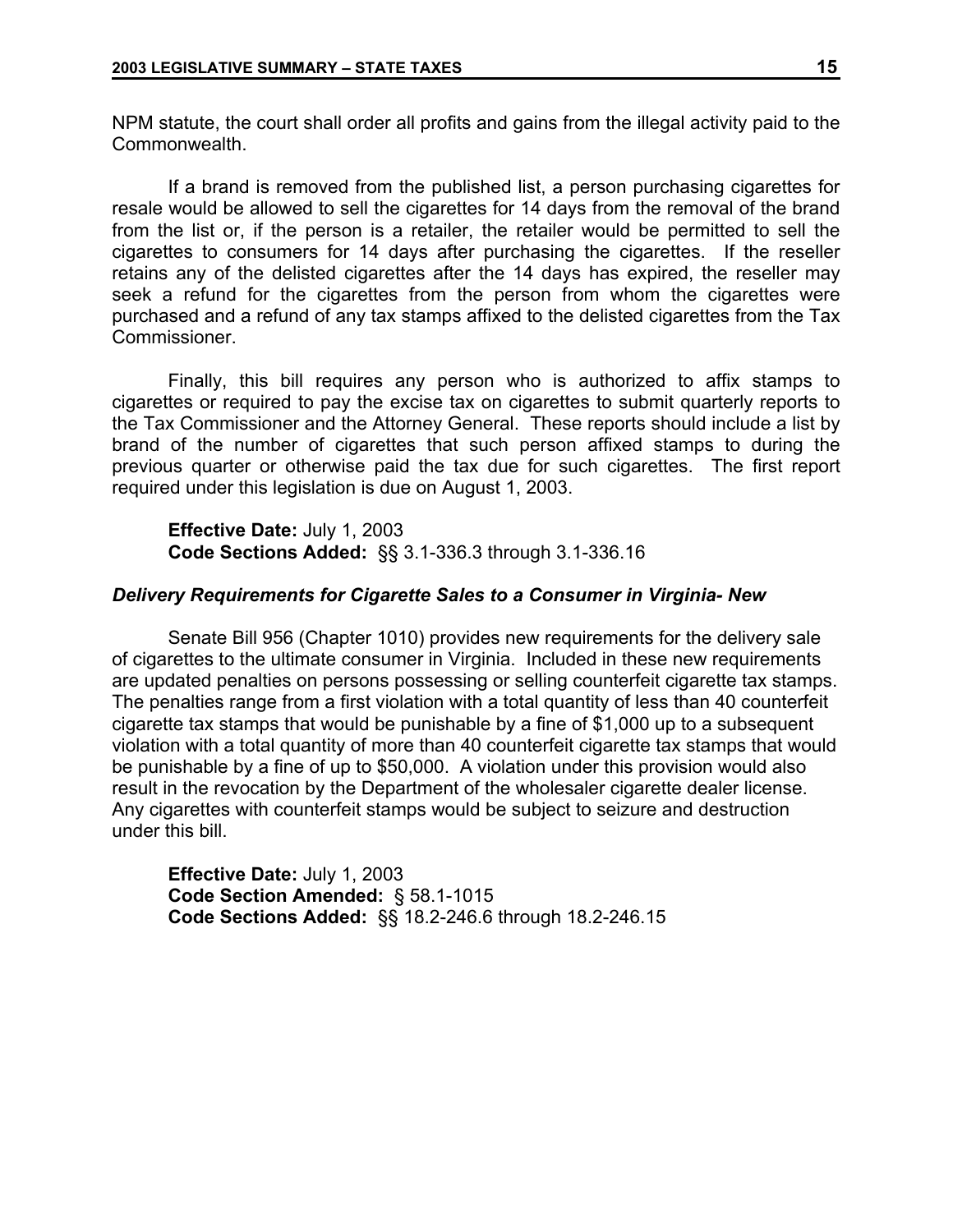## **Probate Tax**

## *Increased Threshold of Estates Subject to Probate Tax - Amended*

House Bill 1921 (Chapter 195) raises the filing threshold for the tax on wills and administration from \$10,000 to \$15,000. Currently, a tax of 1.04 per \$100 of a decedent's estate is imposed on the probate of every will or grant of administration not otherwise exempt, provided that the value of the decedent's estate exceeds \$10,000.

**Effective Date:** July 1, 2003 **Code Sections Amended:** §§ 8.01-606, 26-4, 37.1-144, 58.1-1712 and 58.1- 1714

## **Tire Tax**

## *Imposition of Tire Recycling Fee – New*

Senate Bill 965 (Chapter 101) repeals the current tire tax of \$0.50 for each new tire sold and replaces it with a tire recycling fee of \$1.00 for each new tire sold. The repeal of the current tax and the imposition of the tire recycling fee are effective on July 1, 2003. The amount of the fee will remain at \$1.00 for each new tire sold until July 1, 2006. Beginning on July 1, 2006, the fee will be reduced to \$0.50 for each new tire sold. The increased revenues generated from July 1, 2003, to July 1, 2006, will be used to pay the costs of the removal of waste tire piles.

This bill also creates new procedures for the disposal of tires in the Commonwealth. Included in these procedures are new penalties and guidelines for determining liability in the event that an existing tire pile is set on fire.

**Effective Date:** July 1, 2003 **Code Sections Amended:** §§ 10.1-1418.3, 10.1-1422.3, 58.1-641, and 58.1-642 **Code Sections Added:** §§ 10.1-1418.4 and 10.1-1418.5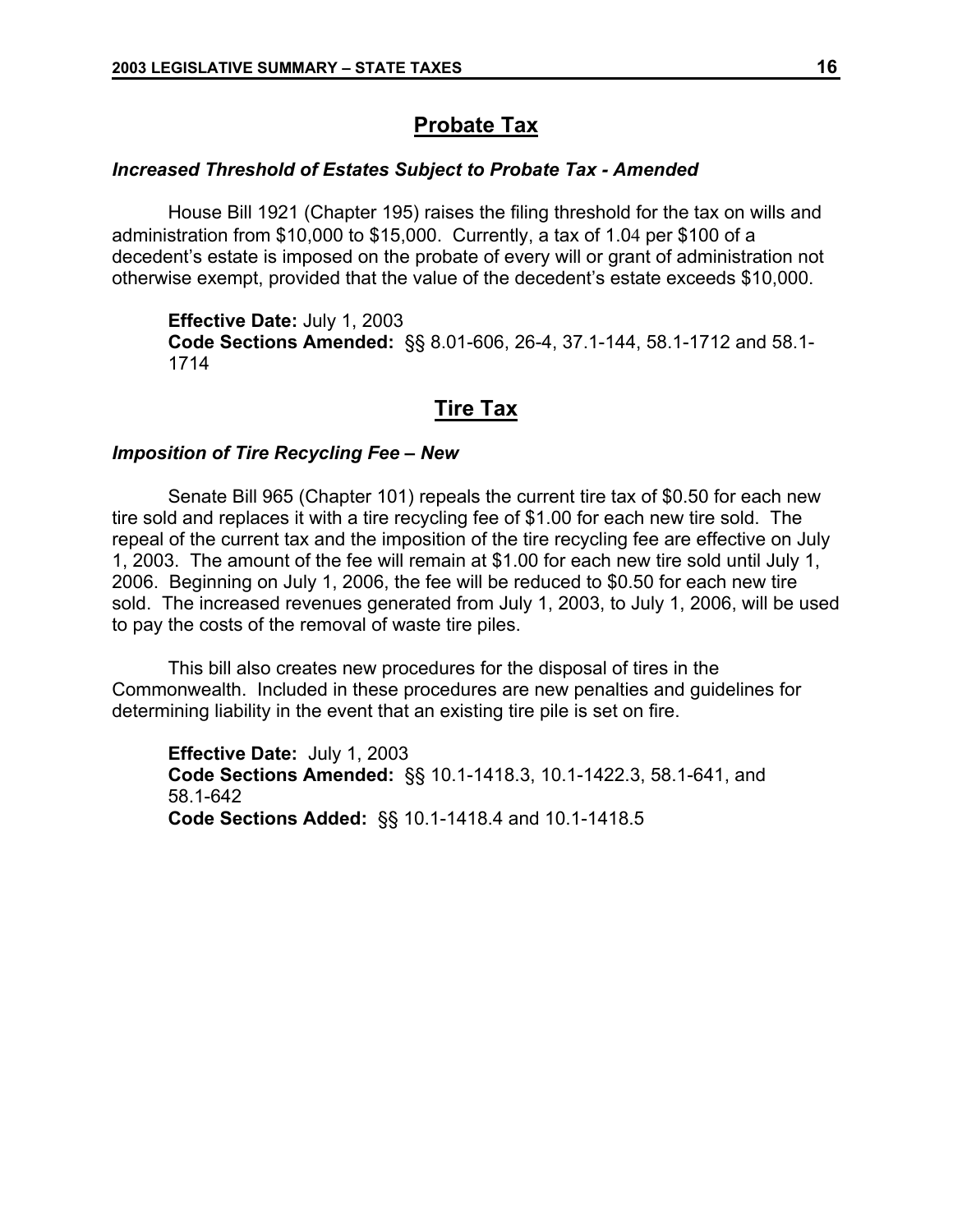# **LOCAL TAX**

## **LEGISLATION**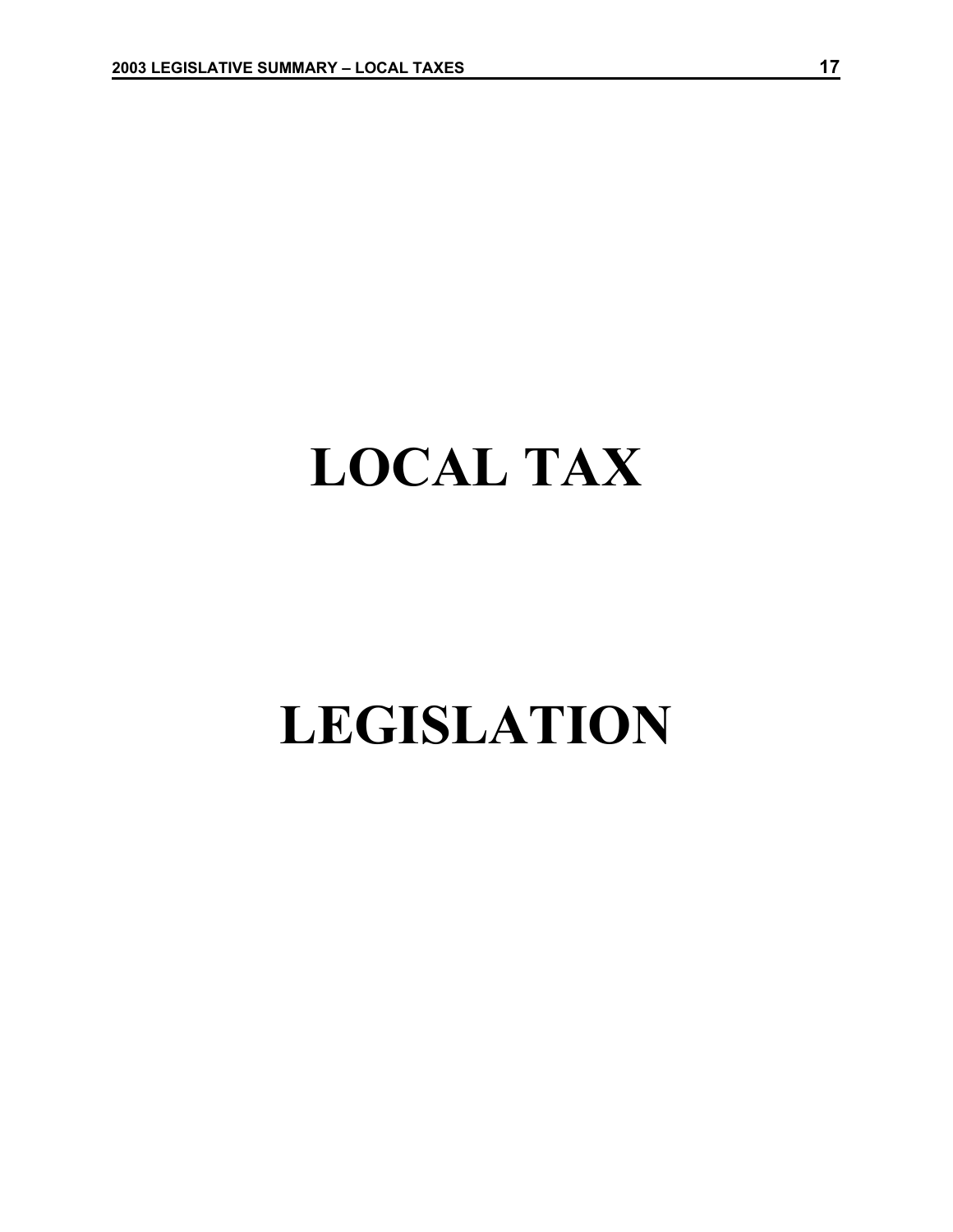## **GENERAL PROVISIONS**

## *Collection of Local Taxes; Extending the Statute of Limitations - Amended*

House Bill 2659 (Chapter 214) clarifies that local taxes and other charges that have been reduced to a judgment or a judgment lien in a suit relating to their collection are not subject to the five-year limitation period for the collection of delinquent taxes and may be collected so long as the judgment or judgment lien remains enforceable under general law.

**Effective Date:** July 1, 2003 **Code Section Amended:** § 58.1-3940

## *Modifications to the Local Business Tax Appeals Process - Amended*

House Bill 1932 (Chapter 196) makes two changes to the Local Business Tax appeals process administered by the Department of Taxation. This bill requires the Tax Commissioner to determine within 30 days whether he has jurisdiction to hear an appeal of local business taxes. Further, this bill limits to 150 days (90 days plus a maximum 60-day extension) the time within which the Tax Commissioner must make a final determination on the merits of the appeal. If the Tax Commissioner is unable to make a determination within the prescribed time frame due to a lack of necessary information, he may, upon written notification to the affected parties, extend the timeframe for a determination for an additional 60 days after all relevant facts are received by him. The time limitations put forth in this legislation are applicable to the Local Business Tax appeals process and not the appeals process for the business, professional, and occupational license taxes.

**Effective Date:** July 1, 2003 **Code Section Amended:** § 58.1-3983.1

### *Discount for Early Payment of Taxes - New*

House Bill 2715 (Chapter 216) permits counties, cities and towns to establish, by local ordinance, discounts for early payment of local taxes or assessments. Current law grants localities the option of assessing penalties and interest for late payment of taxes; however, there is no provision for discounts associated with early payment of local taxes.

**Effective Date:** July 1, 2003 **Code Section Amended:** § 15.2-1104 **Code Section Added:** § 15.2-1202.2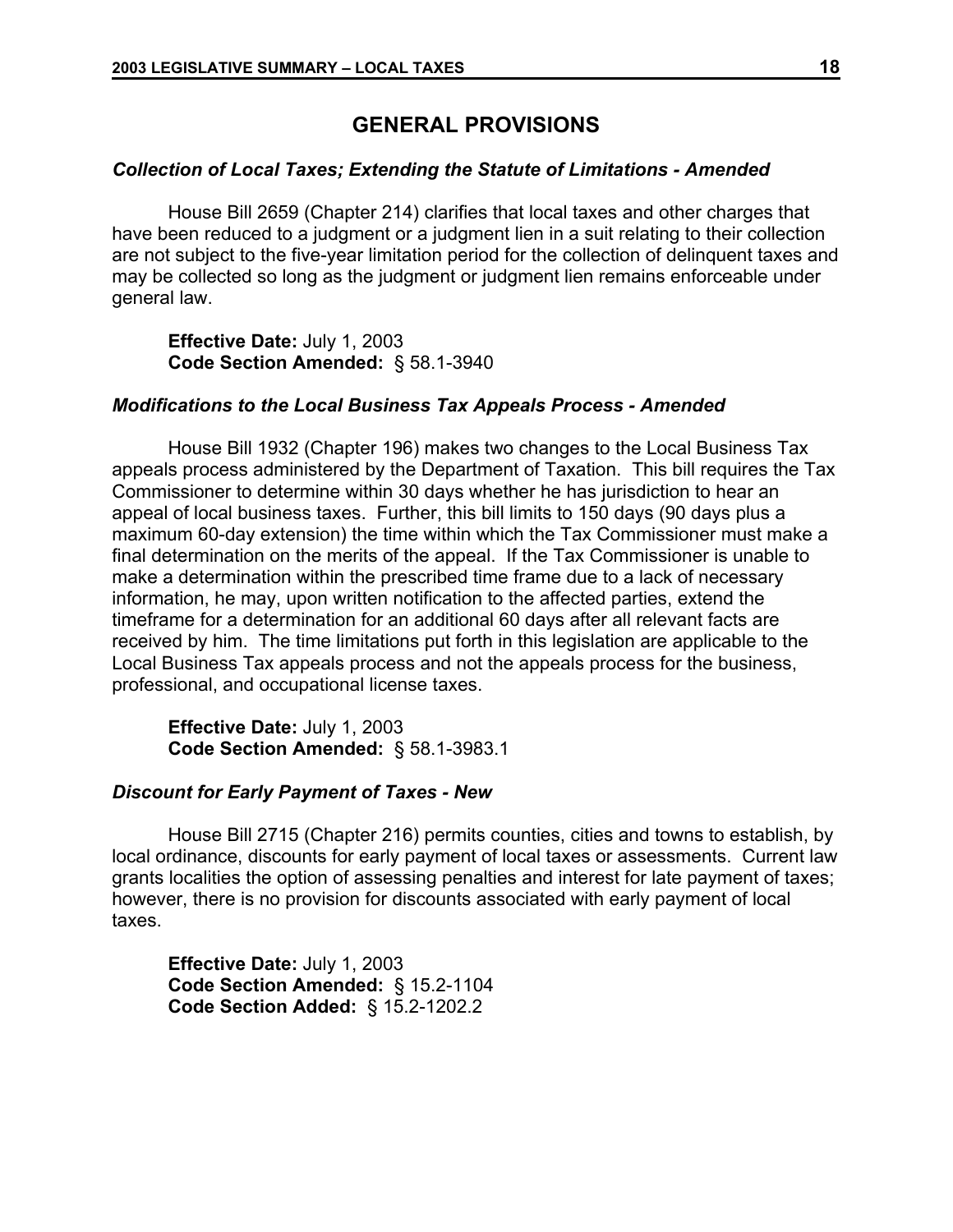## *Increase of Administrative Fees to Collect Delinquent Liabilities - Amended*

Senate Bill 1227 (Chapter 170) allows localities to increase the fees that may be charged for administrative costs incurred in the collection of delinquent taxes or other delinquent charges. The maximum fee charged to cover administrative costs for delinquent taxes and other charges collected subsequent to the filing of a warrant but prior to judgment will increase from \$20 to \$30. The maximum fee for collection of delinquent taxes and other charges collected subsequent to judgment will also increase, from \$25 to \$35.

**Effective Date:** Delinquent taxes and other delinquent charges collected on or after July 1, 2003 **Code Section Amended:** § 58.1-3958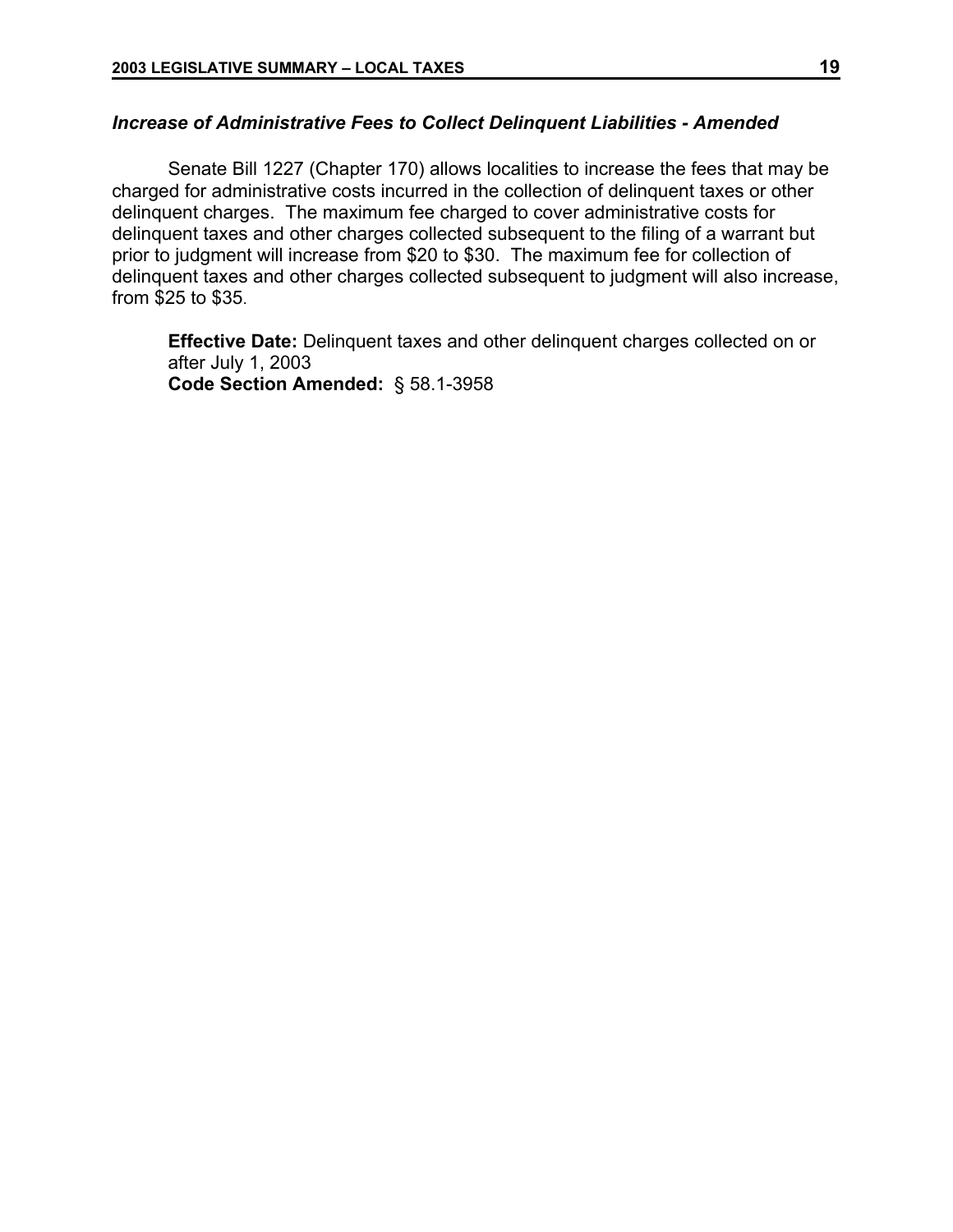## **REAL ESTATE TAX**

### *Buildings Substantially Completed or Fit for Use and Occupancy – Amended*

House Bill 1673 (Chapter 6) and Senate Bill 1285 (Chapter 581) authorize any city or county adjacent to or any city surrounded by Fairfax County, upon adoption of an ordinance, to assess new buildings when they are substantially completed or fit for use and occupancy, regardless of the date of completion or fitness. For any assessment made after November 1 in any year, the affected jurisdictions are authorized to charge a penalty for late payment until the later of December 5 or thirty days following the date of billing.

Under current law, only Fairfax County has this authority. Other localities cannot assess real estate taxes on new buildings that are substantially completed after October 31 until January of the succeeding year.

**Effective Date:** July 1, 2003 **Code Section Amended:** § 58.1-3292.1

## *Land Use Assessment Eligibility for Aquaculture and Specialty Crops - Amended*

House Bill 2056 (Chapter 356) allows localities to set by ordinance a minimum acreage that may be less than five acres for land that is used for aquaculture or for raising specialty crops to be eligible for agricultural or horticultural land use assessment.

Under current law, real estate devoted to agricultural or horticultural use must consist of a minimum of five acres to be eligible for special land use assessment.

**Effective Date:** July 1, 2003 **Code Section Amended:** § 58.1-3233

## *Property Condemnations; Reimbursement of Taxes Paid - Amended*

Senate Bill 990 (Chapter 680) requires localities in condemnation proceedings to reimburse owners of real property or other persons legally obligated to pay the real property taxes, for the pro rated portion of property taxes paid for that period after the date of title vesting or the effective date of possession, whichever is earlier.

**Effective Date:** July 1, 2003 **Code Section Amended:** § 15.2-1904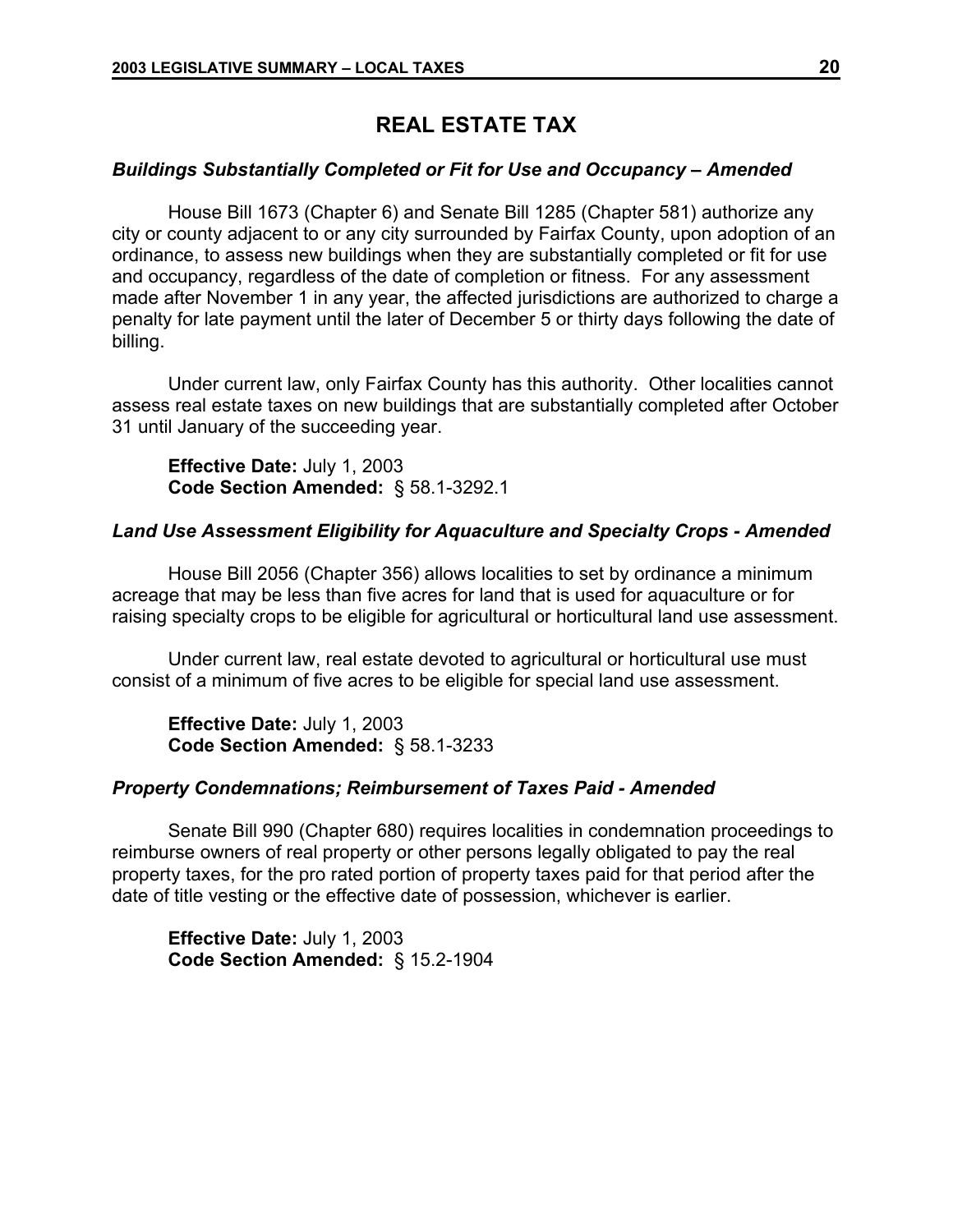### *Installment Agreements for Payment of Delinquent Taxes - Amended*

Senate Bill 1183 (Chapter 168) eliminates the requirement for the recording of installment agreements between local officers and owners of real property for the payment of delinquent real estate taxes.

**Effective Date:** July 1, 2003 **Code Section Amended:** § 58.1-3965

### *Sale of Property for Delinquent Taxes or Liens - Amended*

House Bill 2277 (Chapter 16) and Senate Bill 735 (Chapter 156) allow a locality, in lieu of a public sale at auction, to petition the circuit court to appoint a special commissioner to execute the necessary deed to convey real estate to the locality if the delinquent tax alone on the real estate exceeds 25% of the assessed value of the real estate in any proceeding for the sale of real estate.

Under current law, real estate is not eligible to participate in this process unless the taxes, liens, penalty and accumulated interest exceed 50% of the assessed value of the parcel.

**Effective Date:** July 1, 2003 **Code Section Amended:** § 58.1-3970.1

## *Classification of Real Property Improvements in Roanoke City - New*

Senate Bill 1095 (Chapter 164) reclassifies improvements to real property located in the City of Roanoke as a separate class of real property. As a result, the City of Roanoke is authorized to impose a real property tax on the improvements at a tax rate that does not exceed the rate applicable to the land on which the improvements are made.

**Effective Date:** July 1, 2003 **Code Section Amended:** § 58.1-3221.1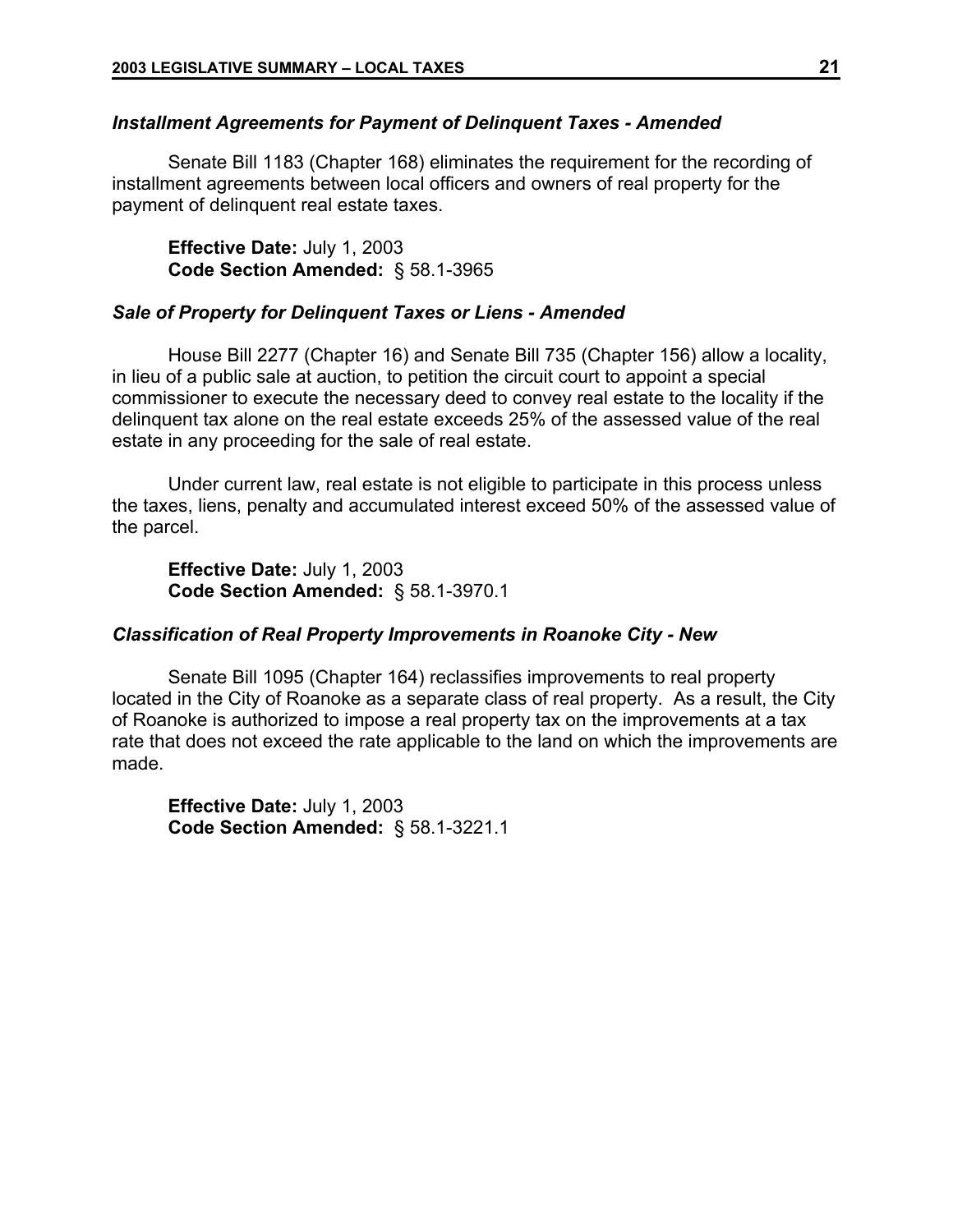## *Assessment Appeals to Boards of Equalization and Circuit Court – Amended*

House Bill 2503 (Chapter 1036) permits taxpayers to make fair market value appeals to a board of equalization. For such appeals, this legislation provides a presumption that the assessment is correct and the taxpayer must produce substantial evidence that the assessment is erroneous and was not arrived at in accordance with generally accepted appraisal practice in order to receive relief from the board.

This legislation also limits board members to 9 years of consecutive service and requires thirty percent of the members of boards of equalization to have a real estate, legal or financial background with at least one such member sitting in all appeals involving business properties, unless waived by the taxpayer. Additionally, each member of a board of equalization is required to take continuing education instruction at least once in every 4 years of service.

Finally, this legislation provides a phased-in, 3-year statute of limitations for appealing real estate tax assessments to circuit courts in those localities that currently have a 1-year statute of limitations.

**Effective Date:** July 1, 2003 **Code Sections Amended:** §§ 15.2-717, 58.1-3256, 58.1-3360, 58.1-3374, 58.1-3378, 58.1-3379, 58.1-3380, 58.1-3384, and 58.1-3984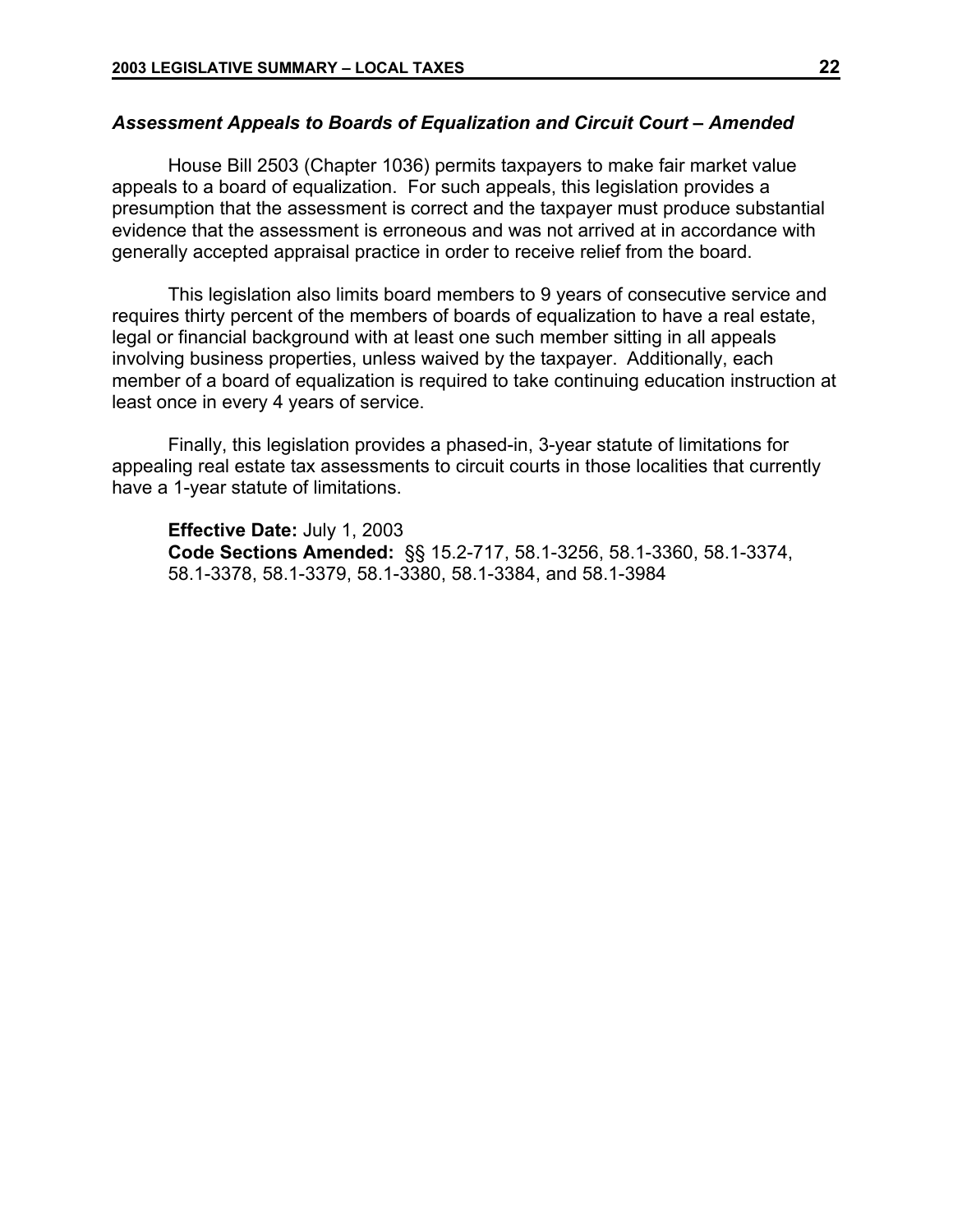## **MISCELLANEOUS TAXES**

## **Admissions Tax**

## *Lower Admissions Tax Rate for Private Venues – Amended*

House Bill 2045 (Chapter 12) authorizes any city or town that imposes the local admissions tax to impose the tax at a lower rate on admissions paid for events held at privately-owned facilities than the rate imposed for events held at civic centers, stadiums and amphitheaters owned by the city or town.

Current law provides that cities and towns that have general taxing authority in their charters may impose an excise-tax on admissions. Current law does not refer to a rate differential between municipally owned and privately-owned facilities.

**Effective Date:** July 1, 2003 **Code Section Amended:** § 58.1-3840

## **Transient Occupancy Tax**

## *Cumberland, King George and Prince Edward Counties Authorized to Impose Additional Tax - Amended*

Senate Bill 722 (Chapter 939) authorizes the counties of Cumberland, King George and Prince Edward to impose an additional transient occupancy tax at a rate not to exceed five percent. The revenues collected from that portion of the tax over the two-percent rate must be spent for promoting tourism, travel or business that generates tourism in the county.

Currently, any county may impose a transient occupancy tax at a maximum rate of two percent, upon the adoption of an ordinance, on hotels, motels, boarding houses, travel campgrounds, and other facilities offering guest rooms. King George County currently imposes a transient occupancy tax at the rate of two percent. The counties of Cumberland and Prince Edward do not impose a transient occupancy tax.

**Effective Date:** July 1, 2003 **Code Section Amended:** § 58.1-3819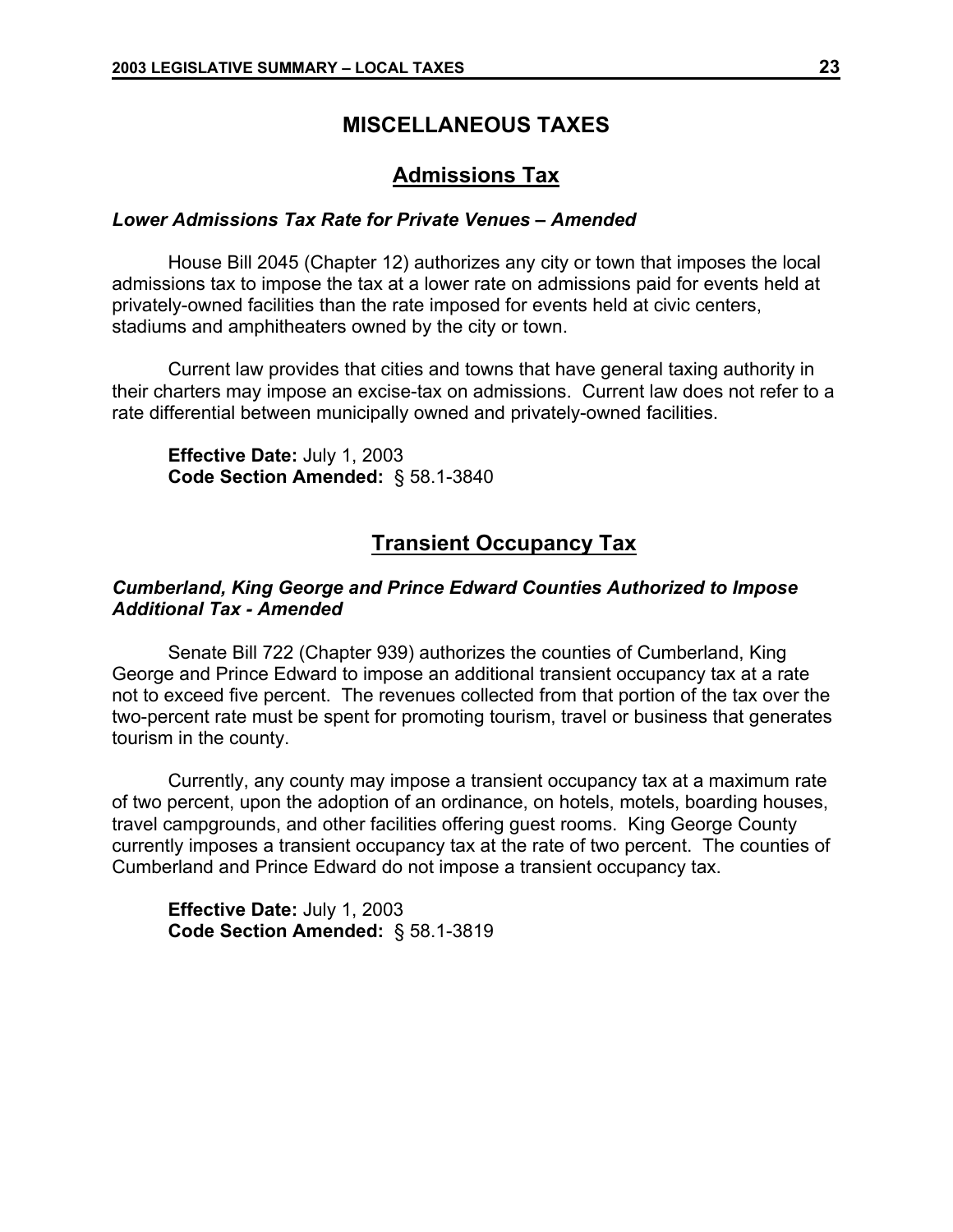## **Meals Tax**

## *Increased Penalties for the Wrongful Use of Food and Beverage Tax and Meals Tax Revenue - Amended*

House Bill 2089 (Chapter 792) provides that the wrongful and fraudulent use of funds collected by restaurants and other businesses from the local food and beverage tax and the local meals tax constitutes embezzlement pursuant to Va. Code § 18.2-111. This statute deems embezzlement to be larceny and is punishable in accordance with the larceny statute, Va. Code § 18.2-95.

Under current law, all food and beverage tax collections and all meals tax collections are deemed held in trust for the county, city or town imposing the applicable tax. Under the general local tax enforcement provisions, any person who willfully fails to collect or truthfully account for and pay over the local food and beverage tax (and other local taxes held in trust) is guilty of a Class 1 misdemeanor.

**Effective Date:** July 1, 2003 **Code Section Amended:** § 58.1-3833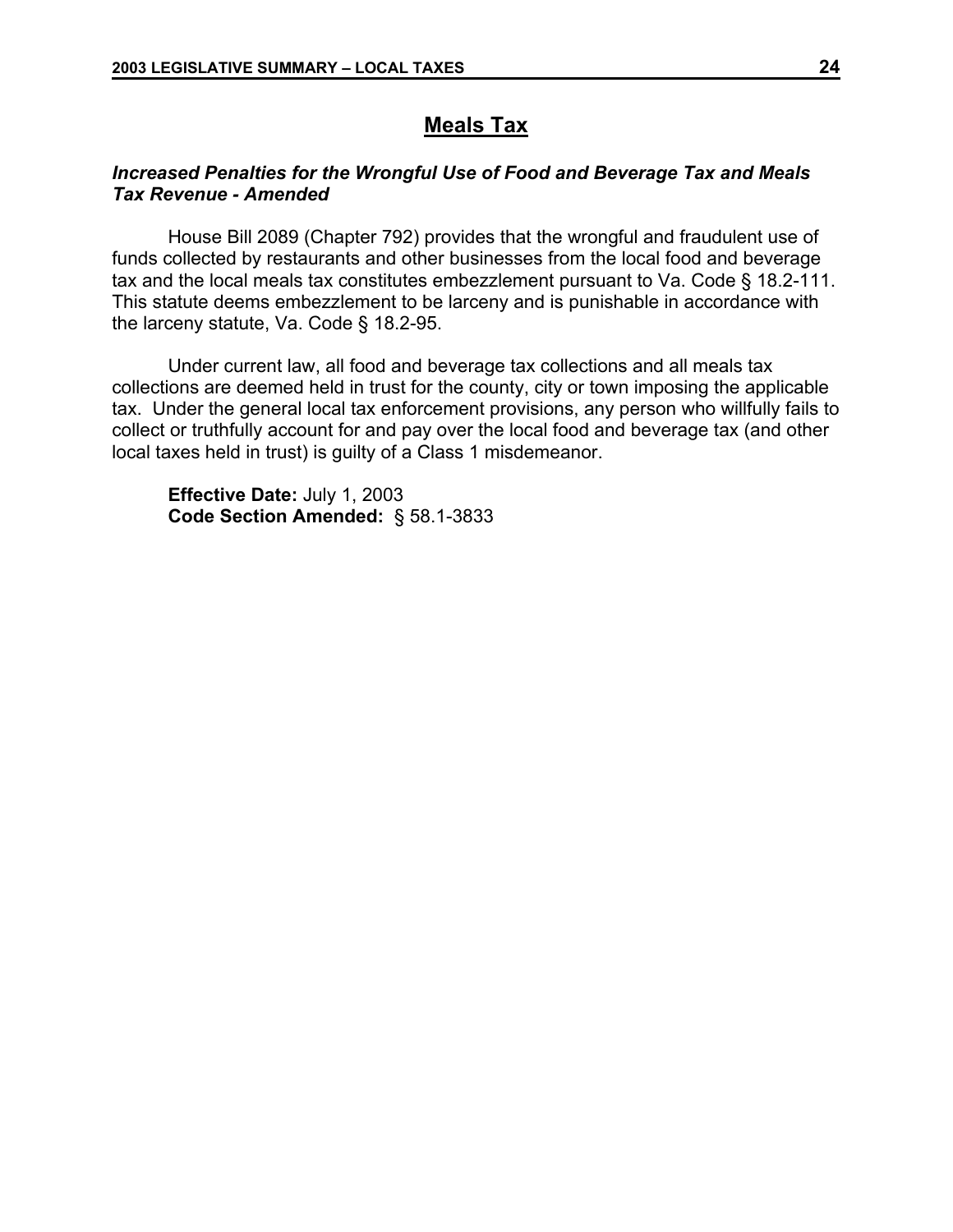## **Consumer Utility Tax**

## *Imposition of Telecommunications Consumer Utility Tax in Select Towns - Amended*

House Bill 1558 (Chapter 179) authorizes the towns of Gordonsville, Colonial Beach and Montross to impose a consumer utility tax on telegraph and telephone companies. This bill also provides that at such time as the ordinance is enacted by Gordonsville, Orange County may no longer impose the consumer utility tax within the town limits of Gordonsville. Likewise, at such time as the ordinance is enacted by Colonial Beach or Montross, Westmoreland County may no longer impose the tax within the limits of the town enacting the ordinance.

**Effective Date:** July 1, 2003 **Code Section Amended:** § 58.1-3812

### *Taxation of Bundled Transactions - Amended*

Senate Bill 858 (Chapter 160) provides that communications services that are not subject to the local consumer utility taxes on telecommunications services will continue to be nontaxable when bundled with taxable communications services when the provider can identify the portion of the charge attributable to the nontaxable services from its books and records. This legislation also provides that if communications services subject to the consumer utility taxes on telecommunications services are taxable at different rates, the highest rate will not apply to the entire bundle of communications services if the provider can identify the portion of the charge attributable to the services subject to a lower rate from its books and records.

Under current law, when a provider bundles taxable and nontaxable charges for mobile telecommunications services, the charges for the nontaxable services continue to be nontaxable when the provider can identify the nontaxable portion from its books and records.

**Effective Date:** July 1, 2003 **Code Sections Amended:** §§ 56-484.12 and 58.1-3812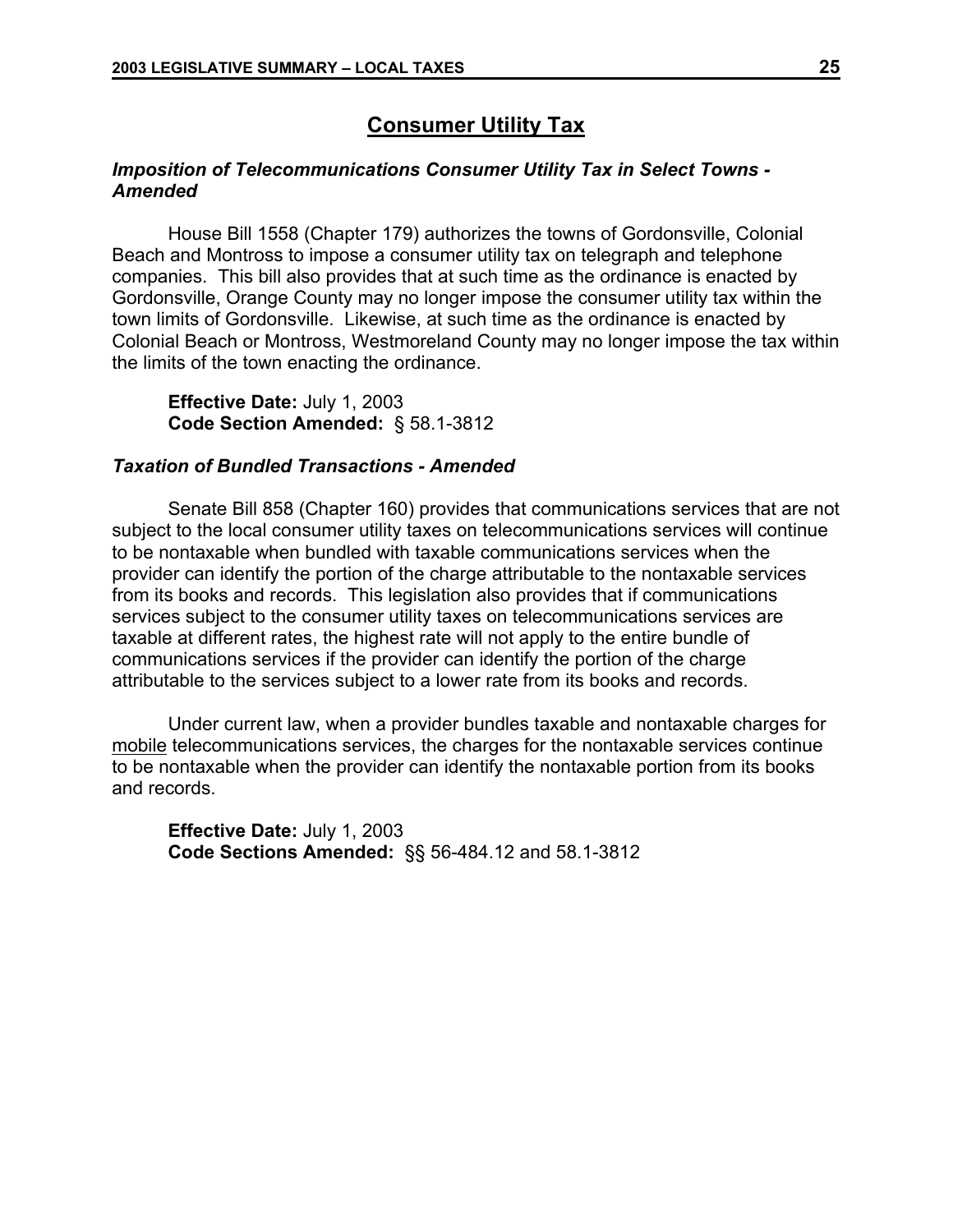## **Personal Property Tax**

### *Property Tax Exemptions Approved by Localities – Amended*

House Bill 1750 (Chapter 1032) establishes the process localities must follow when exempting from real or personal property taxes property that is owned by nonprofit organizations and used for religious, charitable, patriotic, benevolent, cultural or public park or playground purposes. This legislation also requires local governing bodies to consider the same issues as the General Assembly was required to consider when determining whether to pass a resolution supporting an exemption request. Further, this legislation clarifies that exemptions granted by the General Assembly prior to January 1, 2003 remain in effect as long as the ownership and use of the property do not change.

**Effective Date:** January 1, 2003 **Code Section Amended:** § 58.1-3651 **Code Sections Repealed:** §§ 30-19.04 and 30-19.1:2

### *Situs for Assessment of Motor Vehicles - Amended*

House Bill 2323 (Chapter 34) and Senate Bill 1033 (Chapter 43) provide that the situs for business vehicles with a weight of 10,000 pounds or less registered in Virginia and used in a business shall be the jurisdiction in which the owner of such business: (1) is required to file a tangible personal property tax return for any vehicle used in the business, and (2) has a definite place of business from which the use of the business vehicle is directed or controlled. In addition, the owner must have sufficient evidence that he has paid the personal property tax to such jurisdiction.

Current law provides that for purposes of the tangible personal property tax, vehicles shall be assessed by the jurisdiction in which they are normally garaged, docked or parked. It makes no distinction between business vehicles and personal vehicles.

**Effective Date:** July 1, 2003 **Code Section Amended:** § 58.1-3511

### *Pollution Control Equipment Definition Expanded - Amended*

House Bill 2726 (Chapter 859) adds any equipment used to grind, chip, or mulch trees, tree stumps, underbrush and other vegetative cover for reuse as mulch, compost or fuel to the definition of certified pollution control equipment and facilities for property tax classification purposes. The governing body of any county, city or town may, by ordinance, exempt or partially exempt such property from local taxation.

**Effective Date:** July 1, 2003 **Code Sections Amended:** §§ 58.1-609.3 and 58.1-3660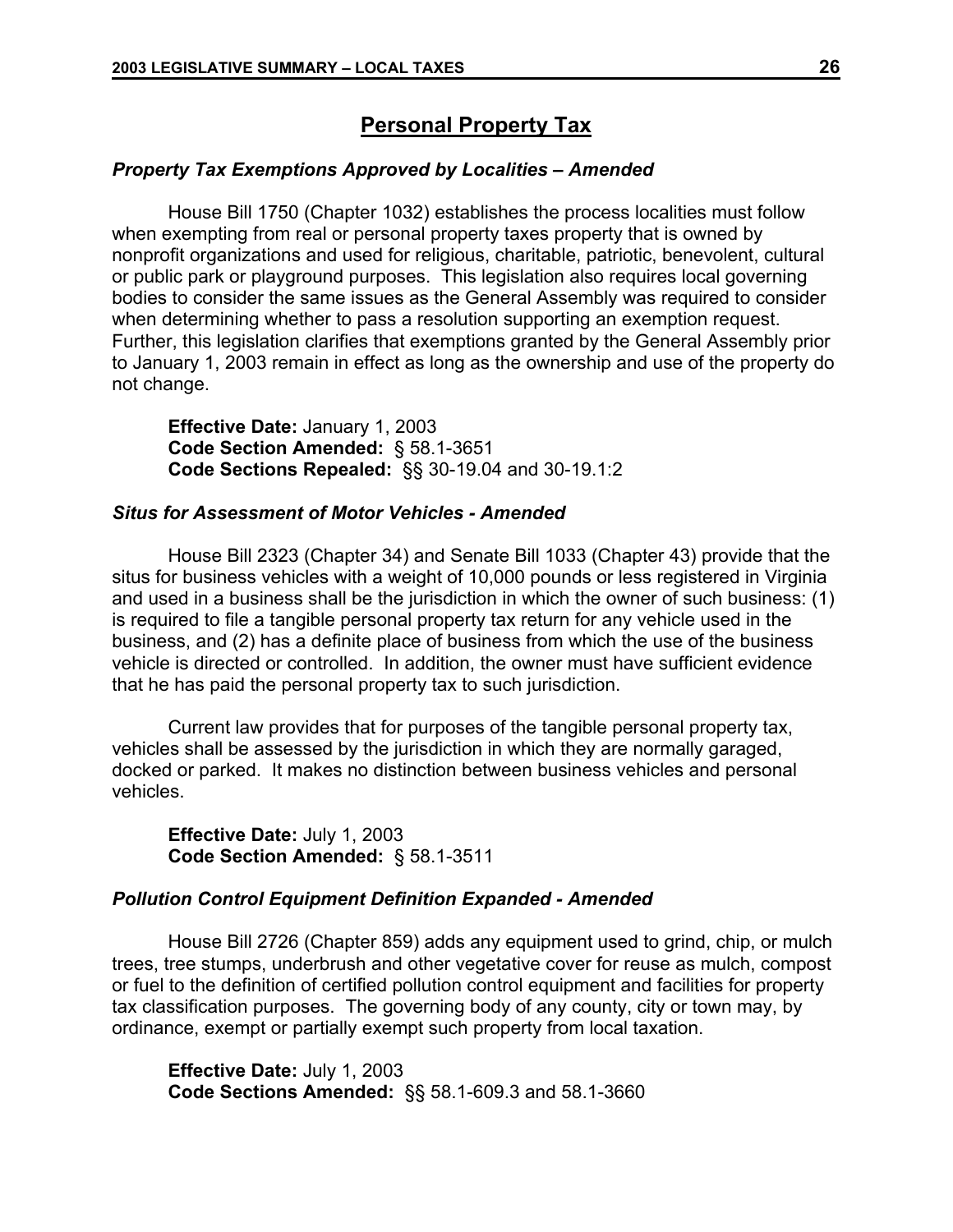# **LEGISLATIVE**

## **STUDIES**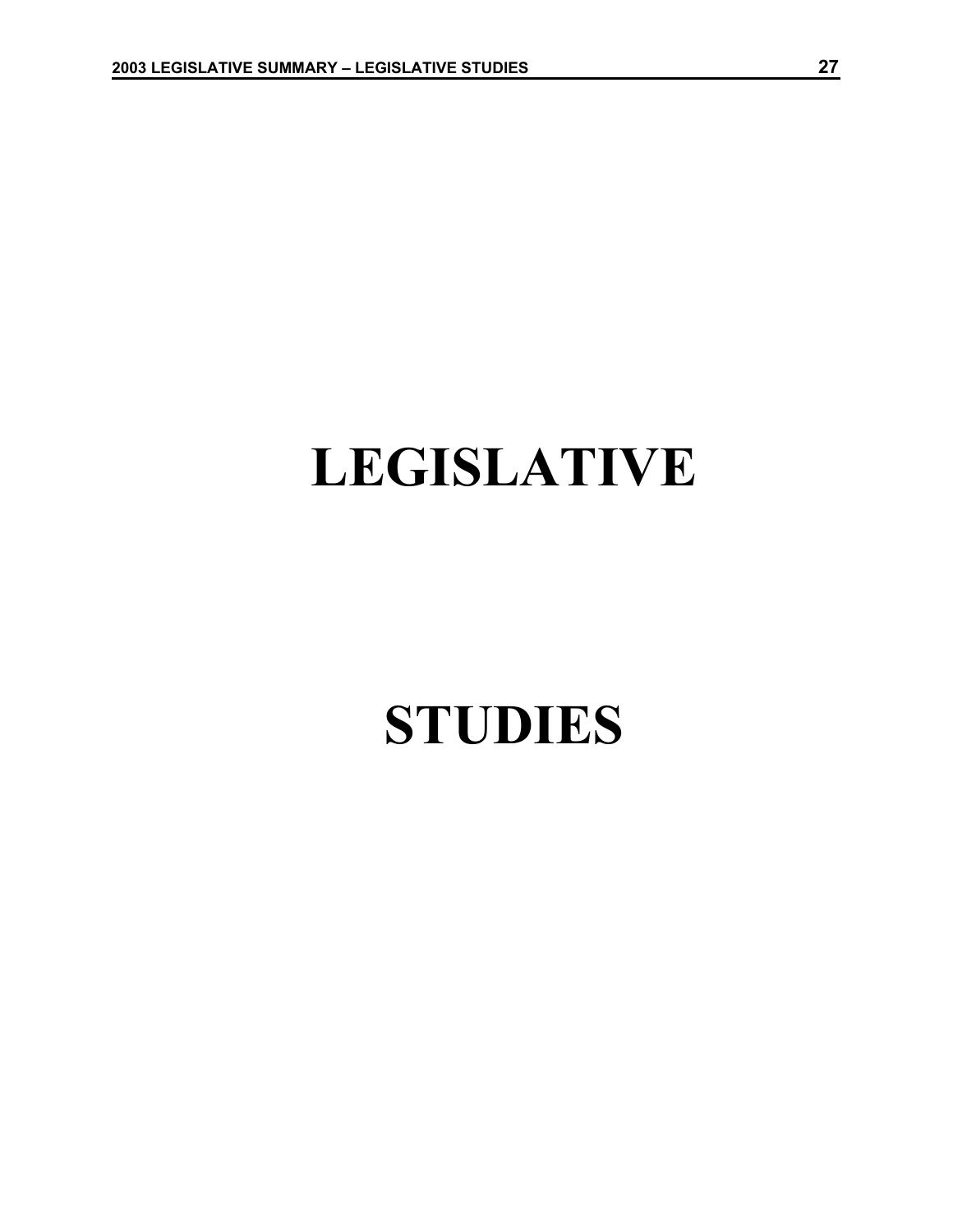### *HJ 651: Study of Local Taxation of the Telecommunications Industry*

The Joint Subcommittee to Study the State and Local Taxation of the Entire Telecommunications Industry and Its Customers within the Commonwealth is directed to continue its study. This joint subcommittee will continue to examine state and local taxes imposed on the telecommunications industry and its customers to ensure that the taxes imposed on this industry are fair and equitable to all elements of the telecommunications industry, and its customers, and are relatively easy to administer and collect. All agencies of the Commonwealth will provide technical assistance to the joint subcommittee upon request.

This subcommittee will provide recommendations to the joint subcommittee now studying the revision of Virginia's State Tax Code or any similar group created during the 2003 session by August 1, 2003, and will submit its recommendations and written findings to the Governor and 2004 Session of the General Assembly.

## *SJ 347: Commission on the Revision of Virginia's State Tax Code and the Streamlined Sales Tax Project Agreement*

The Commission on the Revision of Virginia's State Tax Code and the Streamlined Sales Tax Project Agreement is established to: (i) examine the allocation of state and local government services and responsibilities; (ii) conduct a comprehensive review of the revenue impact of all tax preferences, including subtractions, deductions, credits, and exemptions; (iii) evaluate the tax rates for all major state taxes to determine their sufficiency and appropriateness in the modern economy; and (iv) consider the appropriateness of adopting the policies in the Streamlined Sales Tax Project Agreement and identify and evaluate changes that may be needed in Virginia's sales and use tax laws to facilitate Virginia's compliance with the agreement should the General Assembly decide to adopt such policies. The Commission must complete its meetings by November 30, 2003, and submit an executive summary of its findings and recommendations no later than the first day of the 2004 Regular Session of the General Assembly.

## *SJ 355: Sale of Local Delinquent Tax Properties Process*

The Commission on Growth and Economic Development is directed to include in its study a review of the local delinquent tax sale process to identify areas of which the existing state statutes may be unnecessarily complicated, time-consuming, or costly to localities. All state agencies of the Commonwealth will provide assistance to the Commission, upon request. The Commission shall submit its findings and recommendations to the Governor and the 2004 Session of the General Assembly by the opening day of the 2004 Session.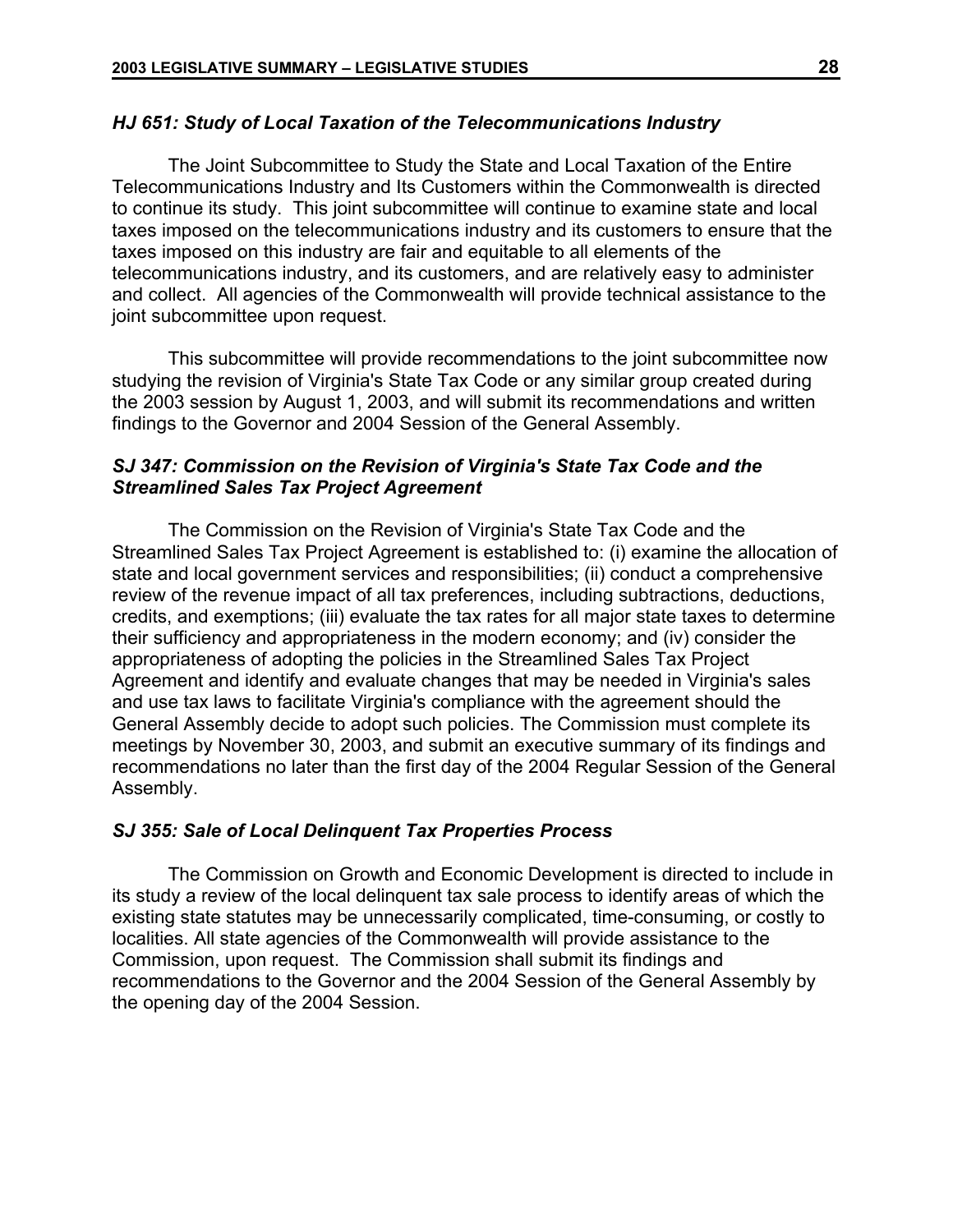## **INDEXES**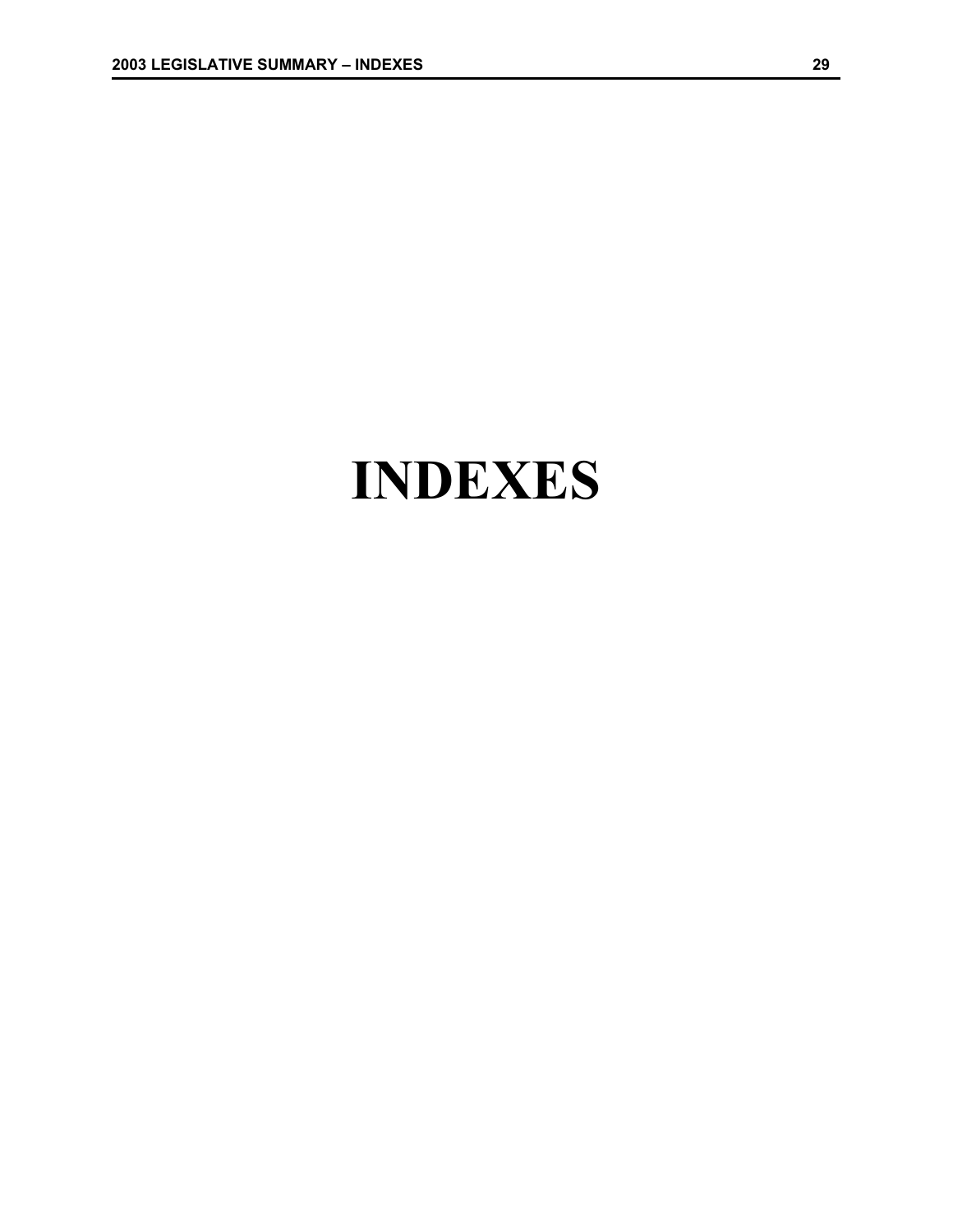## **INDEX BY BILL NUMBER**

## BILL # CHAPTER #

## **BUBJECT MATTER # SUBJECT MATTER**

|    | HB 1400 | 1042           | <b>Additional Withholding Allowances</b>                                                          | 10 <sup>°</sup> |
|----|---------|----------------|---------------------------------------------------------------------------------------------------|-----------------|
| HB | 1558    | 179            | Imposition of Telecommunications Consumer Utility Tax in Select Towns                             | 25              |
|    | HB 1576 | 180            | Increased Penalty for Filing a Fraudulent Income Tax Return                                       | 6, 8            |
| HB | 1624    | 181            | <b>Subtraction for Military Death Gratuity Payments</b>                                           | 7               |
| HB | 1635    | 636            | Virginia Federation of Humane Societies Check-off                                                 | 9               |
|    | HB 1635 | 636            | <b>Tuition Assistance Grant Fund Check-off</b>                                                    | 9               |
| HB | 1635    | 636            | Spay and Neuter Fund Check-off                                                                    | 9               |
|    | HB 1673 | 6              | Buildings Substantially Completed or Fit for Use and Occupancy                                    | 20              |
| HB | 1750    | 1032           | Property Tax Exemptions Approved by Localities                                                    | 26              |
|    | HB 1754 | 911            | <b>Medical-Related Sales Tax Exemptions</b>                                                       | 11              |
|    | HB 1754 | 911            | <b>Educational-Related Sales Tax Exemptions</b>                                                   | 11              |
|    | HB 1754 | 911            | Sales Tax Exemption; MacCallum More Museum and Gardens                                            | 11              |
|    | HB 1754 | 911            | Sales Tax Exemption for Printed Advertising Distributed Outside Virginia                          | 12              |
|    | HB 1764 | 186            | Neighborhood Assistance Credits; Qualifying Professional Services                                 | $\overline{7}$  |
|    | HB 1913 | 10             | <b>Historic Resources Fund Check-off</b>                                                          | 8               |
|    | HB 1914 | 980            | Foreign Source Income Subtraction For Individuals                                                 | 8               |
|    | HB 1921 | 195            | Increased Threshold of Estates Subject to Probate Tax                                             | 16              |
|    | HB 1932 | 196            | Modifications to the Local Business Tax Appeals Process                                           | 18              |
|    | HB 2045 | 12             | Lower Admissions Tax Rate for Private Venues                                                      | 23              |
|    | HB 2056 | 356            | Land Use Assessment Eligibility for Aquaculture and Specialty Crops                               | 20              |
|    | HB 2089 | 792            | Increased Penalties for the Wrongful Use of Food and Beverage Tax and<br><b>Meals Tax Revenue</b> | 24              |
|    | HB 2277 | 16             | Sale of Property for Delinquent Taxes or Liens                                                    | 21              |
|    | HB 2323 | 34             | <b>Situs for Assessment of Motor Vehicles</b>                                                     | 26              |
|    | HB 2351 | 36             | Payment of Withholding Tax Via Electronic Funds Transfer for Payroll<br><b>Processing Firms</b>   | 10              |
|    | HB 2400 | 209            | Subtraction for Gains from Peanut Quota Buyout Program                                            | 5, 7            |
|    | HB 2454 | 52             | Virginia Tax Amnesty Program                                                                      | 3               |
|    | HB 2455 | $\overline{2}$ | Advancement of Virginia's Fixed Date of Conformity to the Internal<br>Revenue                     | 4               |
|    | HB 2503 | 1036           | Assessment Appeals to Boards of Equalization and Circuit Court                                    | 22              |
|    | HB 2525 | 757            | Nonprofit Entities Eligible for Sales and Use Tax Exemptions                                      | 13              |
|    | HB 2533 | 994            | Virginia Public Procurement Act; Certain Transactions Prohibited                                  | 11              |
|    | HB 2536 | 798            | <b>Enforcement of Requirements for Tobacco Product Manufacturers</b>                              | 14              |
|    | HB 2538 | 908            | Correction of State Tax Assessment; Modification of Payment<br>Requirement                        | 3               |
|    | HB 2554 | 3              | Subtraction for Avian Influenza Payments                                                          | 5, 7            |
| HB | 2659    | 214            | Collection of Local Taxes; Extending the Statute of Limitations                                   | 18              |
|    | HB 2715 | 216            | Discount for Early Payment of Taxes                                                               | 18              |
|    | HB 2726 | 859            | <b>Pollution Control Equipment Definition Expanded</b>                                            | 26              |
|    | HJ 651  |                | Study of Local Taxation of the Telecommunications Industry                                        | 28              |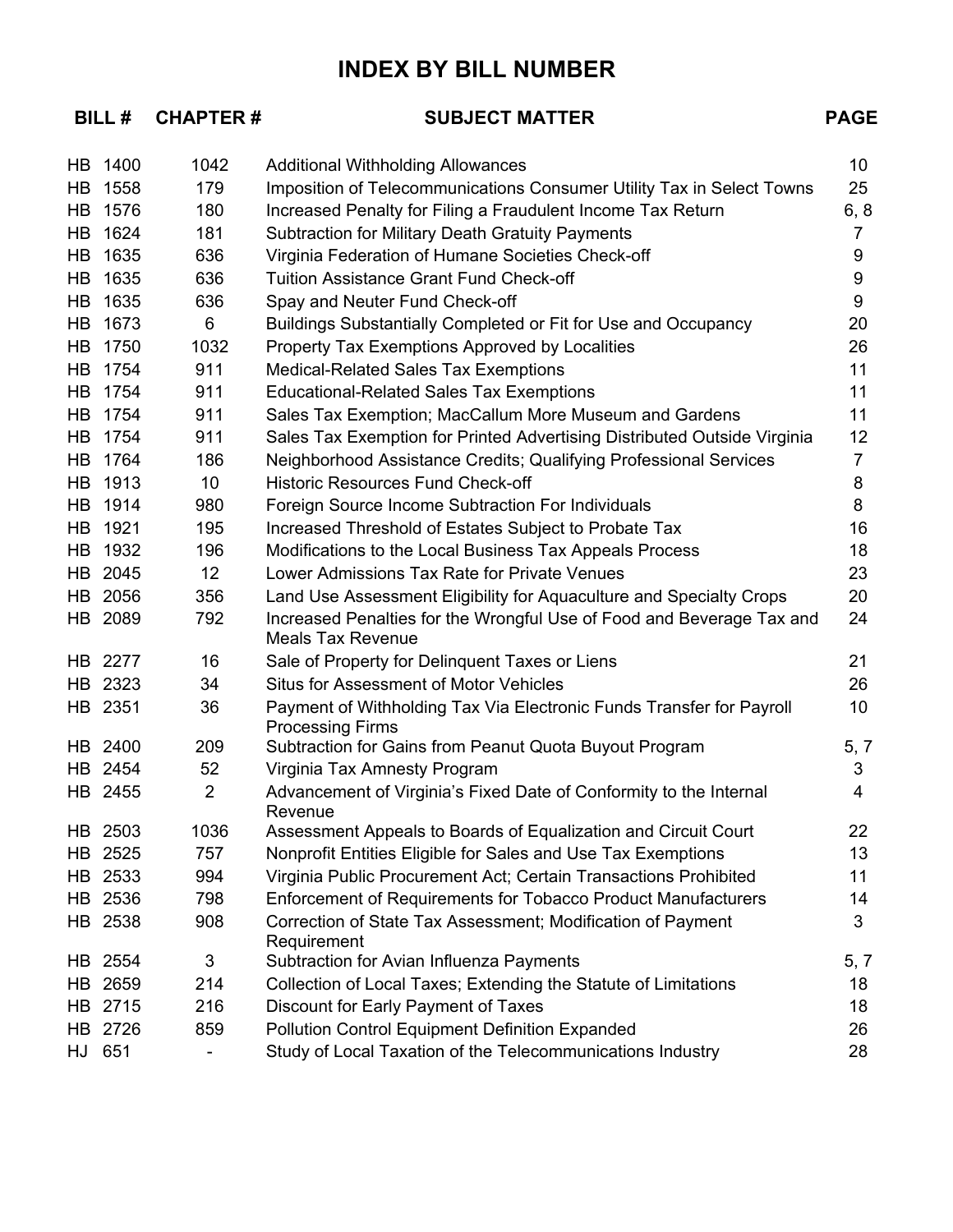## **INDEX BY BILL NUMBER**

|           | <b>BILL#</b> | <b>CHAPTER#</b>          | <b>SUBJECT MATTER</b>                                                                                             | <b>PAGE</b>    |
|-----------|--------------|--------------------------|-------------------------------------------------------------------------------------------------------------------|----------------|
|           | SB 722       | 939                      | Cumberland, King George and Prince Edward Counties Authorized to<br><b>Impose Additional Tax</b>                  | 23             |
| SB.       | 735          | 156                      | Sale of Property for Delinquent Taxes or Liens                                                                    | 21             |
| <b>SB</b> | 742          | 916                      | <b>Medical-Related Sales Tax Exemptions</b>                                                                       | 11             |
|           | SB 742       | 916                      | <b>Educational-Related Sales Tax Exemptions</b>                                                                   | 11             |
|           | SB 742       | 916                      | Sales Tax Exemption; MacCallum More Museum and Gardens                                                            | 11             |
| <b>SB</b> | 742          | 916                      | Sales Tax Exemption for Printed Advertising Distributed Outside Virginia                                          | 12             |
|           | SB 743       | 758                      | Nonprofit Entities Eligible for Sales and Use Tax Exemptions                                                      | 13             |
|           | SB 833       | 39                       | Payment of Withholding Tax Via Electronic Funds Transfer by Payroll<br><b>Processing Firms</b>                    | 10             |
| SB        | 858          | 160                      | <b>Taxation of Bundled Transactions</b>                                                                           | 25             |
| <b>SB</b> | 859          | 676                      | Enterprise Zone Program; New Business Classification                                                              | 6              |
| <b>SB</b> | 935          | 376                      | Change of Filing Date; Nonprofit Corporations                                                                     | 6              |
| <b>SB</b> | 938          | 1006                     | Virginia Public Procurement Act; Certain Transactions Prohibited                                                  | 11             |
| <b>SB</b> | 956          | 1010                     | Delivery Requirements for Cigarette Sales to a Consumer in Virginia                                               | 15             |
| <b>SB</b> | 965          | 101                      | Imposition of Tire Recycling Fee                                                                                  | 16             |
| <b>SB</b> | 990          | 680                      | Property Condemnations; Reimbursement of Taxes Paid                                                               | 20             |
| <b>SB</b> | 1026         | 58                       | Subtraction for Avian Influenza Payments                                                                          | 5, 7           |
| <b>SB</b> | 1030         | 24                       | Virginia Tax Amnesty Program                                                                                      | 3              |
| <b>SB</b> | 1033         | 43                       | <b>Situs for Assessment of Motor Vehicles</b>                                                                     | 26             |
| <b>SB</b> | 1049         | 163                      | Advancement of Virginia's Fixed Date of Conformity to the Internal<br>Revenue                                     | $\overline{4}$ |
| <b>SB</b> | 1095         | 164                      | Classification of Real Property Improvements in Roanoke City                                                      | 21             |
| <b>SB</b> | 1096         | 878                      | Virginia Commission for the Arts Check-off                                                                        | 8              |
| <b>SB</b> | 1125         | 166                      | <b>Returns of Affiliated Corporations</b>                                                                         | 5              |
| <b>SB</b> | 1183         | 168                      | Installment Agreements for Payment of Delinquent Taxes                                                            | 21             |
| <b>SB</b> | 1227         | 170                      | Increase of Administrative Fees to Collect Delinquent Liabilities                                                 | 19             |
| <b>SB</b> | 1285         | 581                      | Buildings Substantially Completed or Fit for Use and Occupancy                                                    | 20             |
|           | SJ 347       | $\overline{\phantom{0}}$ | Commission on the Revision of Virginia's State Tax Code and the<br><b>Streamlined Sales Tax Project Agreement</b> | 28             |
|           | SJ 355       | $\overline{\phantom{0}}$ | Sale of Local Delinquent Tax Properties Process                                                                   | 28             |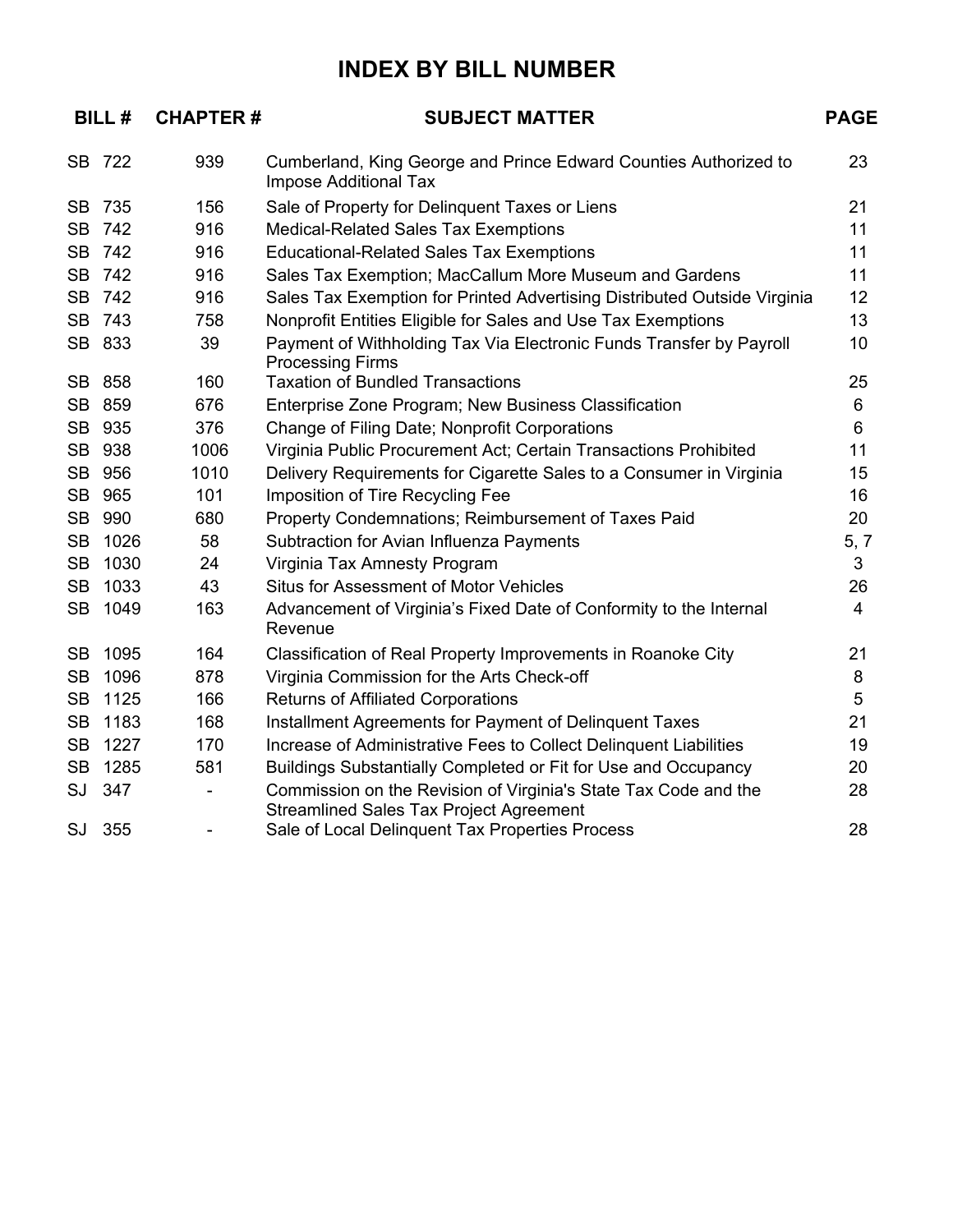| VA CODE §      | <b>BILL#</b>   | <b>SUBJECT MATTER</b>                                                              | <b>PAGE</b> |
|----------------|----------------|------------------------------------------------------------------------------------|-------------|
| $2.2 - 4301$   |                | HB 2533 SB 938 Virginia Public Procurement Act; Certain Transactions<br>Prohibited | 11          |
| 2.2-4321.1     | HB 2533 SB 938 | Virginia Public Procurement Act; Certain Transactions<br>Prohibited                | 11          |
| $3.1 - 336.3$  | HB 2536        | Enforcement of Requirements for Tobacco Product<br>Manufacturers                   | 14          |
| $3.1 - 336.4$  | HB 2536        | Enforcement of Requirements for Tobacco Product<br>Manufacturers                   | 14          |
| $3.1 - 336.5$  | HB 2536        | Enforcement of Requirements for Tobacco Product<br>Manufacturers                   | 14          |
| $3.1 - 336.6$  | HB 2536        | Enforcement of Requirements for Tobacco Product<br>Manufacturers                   | 14          |
| $3.1 - 336.7$  | HB 2536        | Enforcement of Requirements for Tobacco Product<br>Manufacturers                   | 14          |
| $3.1 - 336.8$  | HB 2536        | Enforcement of Requirements for Tobacco Product<br>Manufacturers                   | 14          |
| $3.1 - 336.9$  | HB 2536        | Enforcement of Requirements for Tobacco Product<br>Manufacturers                   | 14          |
| $3.1 - 336.10$ | HB 2536        | Enforcement of Requirements for Tobacco Product<br>Manufacturers                   | 14          |
| 3.1-336.11     | HB 2536        | Enforcement of Requirements for Tobacco Product<br>Manufacturers                   | 14          |
| $3.1 - 336.12$ | HB 2536        | <b>Enforcement of Requirements for Tobacco Product</b><br>Manufacturers            | 14          |
| $3.1 - 336.13$ | HB 2536        | Enforcement of Requirements for Tobacco Product<br>Manufacturers                   | 14          |
| 3.1-336.14     | HB 2536        | Enforcement of Requirements for Tobacco Product<br>Manufacturers                   | 14          |
| $3.1 - 336.15$ | HB 2536        | Enforcement of Requirements for Tobacco Product<br>Manufacturers                   | 14          |
| $3.1 - 336.16$ | HB 2536        | Enforcement of Requirements for Tobacco Product<br><b>Manufacturers</b>            | 14          |
| $8.01 - 606$   | HB 1921        | Increased Threshold of Estates Subject to Probate Tax                              | 16          |
| 10.1-1418.3    | SB 965         | Imposition of Tire Recycling Fee                                                   | 16          |
| 10.1-1418.4    | SB 965         | Imposition of Tire Recycling Fee                                                   | 16          |
| 10.1-1418.5    | <b>SB 965</b>  | Imposition of Tire Recycling Fee                                                   | 16          |
| 10.1-1422.3    | <b>SB 965</b>  | Imposition of Tire Recycling Fee                                                   | 16          |
| 15.2-717       | HB 2503        | Assessment Appeals to Boards of Equalization and Circuit<br>Court                  | 22          |
| 15.2-1104      | HB 2715        | Discount for Early Payment of Local Taxes                                          | 18          |
| 15.2-1104.1    | HB 2525 SB 743 | Nonprofit Entities Eligible for Sales and Use Tax Exemptions                       | 13          |
| 15.2-1202.2    | HB 2715        | Discount for Early Payment of Local Taxes                                          | 18          |
| 15.2-1904      | SB 990         | Property Condemnations; Reimbursement of Taxes Paid                                | 20          |
| 18.2-246.6     | SB 956         | Delivery Requirements for Cigarette Sales                                          | 15          |
| 18.2-246.7     | SB 956         | Delivery Requirements for Cigarette Sales                                          | 15          |
| 18.2-246.8     | SB 956         | Delivery Requirements for Cigarette Sales                                          | 15          |
| 18.2-246.9     | SB 956         | Delivery Requirements for Cigarette Sales                                          | 15          |
| 18.2-246.10    | SB 956         | Delivery Requirements for Cigarette Sales                                          | 15          |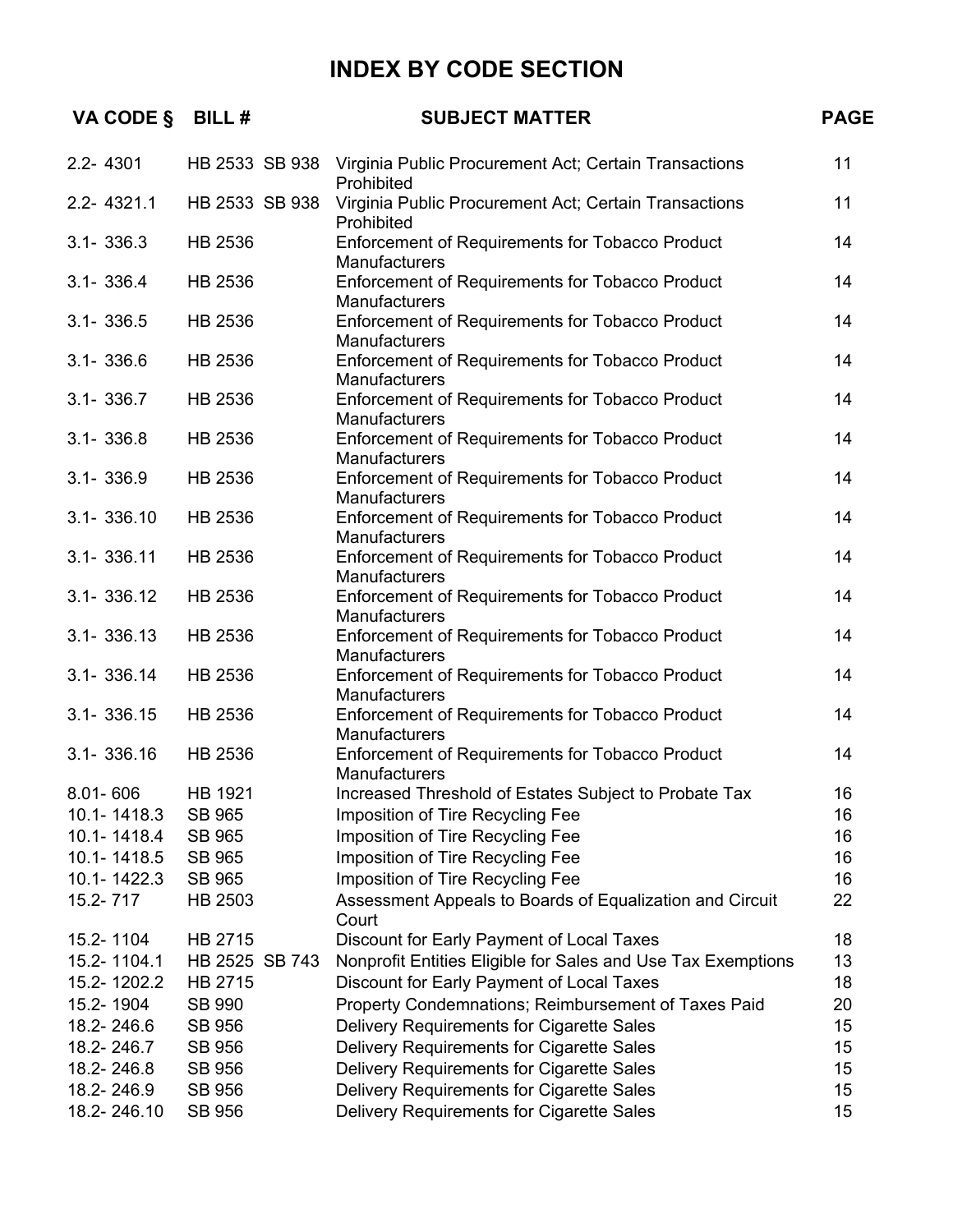| VA CODE §    | BILL#          | <b>SUBJECT MATTER</b>                                                                                     | <b>PAGE</b>    |
|--------------|----------------|-----------------------------------------------------------------------------------------------------------|----------------|
| 18.2-246.11  | <b>SB 956</b>  | Delivery Requirements for Cigarette Sales                                                                 | 15             |
| 18.2-246.12  | <b>SB 956</b>  | Delivery Requirements for Cigarette Sales                                                                 | 15             |
| 18.2-246.13  | SB 956         | Delivery Requirements for Cigarette Sales                                                                 | 15             |
| 18.2-246.14  | SB 956         | Delivery Requirements for Cigarette Sales                                                                 | 15             |
| 18.2-246.15  | SB 956         | Delivery Requirements for Cigarette Sales                                                                 | 15             |
| $26 - 4$     | HB 1921        | Increased Threshold of Estates Subject to Probate Tax                                                     | 16             |
| 30-19.04     | <b>HB 1750</b> | Property Tax Exemptions Approved by Localities                                                            | 26             |
| 30-19.05     | HB 2525 SB 743 | Nonprofit Entities Eligible for Sales and Use Tax Exemptions                                              | 13             |
| 30-19.1:2    | <b>HB 1750</b> | Property Tax Exemptions Approved by Localities                                                            | 26             |
| 30-19.1:3    | HB 2525 SB 743 | Nonprofit Entities Eligible for Sales and Use Tax Exemptions                                              | 13             |
| $37.1 - 144$ | HB 1921        | Increased Threshold of Estates Subject to Probate Tax                                                     | 16             |
| 56-484.12    | <b>SB 858</b>  | <b>Taxation of Bundled Transactions</b>                                                                   | 25             |
| $58.1 - 3$   | HB 2525 SB 743 | Nonprofit Entities Eligible for Sales and Use Tax Exemptions                                              | 13             |
| 58.1-202.1   | HB 2351 SB 833 | Payment of Withholding Tax Via Electronic Funds Transfer by                                               | 10             |
|              |                | <b>Payroll Processing Firms</b>                                                                           |                |
| 58.1-301     |                | HB 2455 SB 1049 Advancement of Virginia's Fixed Date of Conformity to the<br><b>Internal Revenue Code</b> | 4              |
| 58.1-322     | <b>HB 1624</b> | <b>Subtraction for Military Death Gratuity Payments</b>                                                   | $\overline{7}$ |
| 58.1-322     |                | HB 2554 SB 1026 Subtraction for Avian Influenza Payments                                                  | 5, 7           |
| 58.1-322     | HB 2400        | Subtraction for Gains from Peanut Quota Buyout Program                                                    | 5, 7           |
| 58.1-322     | HB 1914        | Foreign Source Income Subtraction for Individuals                                                         | 8              |
| 58.1-346.8   | HB 1913        | <b>Historic Resources Fund Check-off</b>                                                                  | 8              |
| 58.1-346.21  | SB 1096        | Virginia Commission for the Arts Check-off                                                                | 8              |
| 58.1-346.21  | HB 1635        | Virginia Federation of Humane Societies Check-off                                                         | 9              |
| 58.1-346.22  | HB 1635        | <b>Tuition Assistance Grant Fund Check-off</b>                                                            | 9              |
| 58.1-346.23  | HB 1635        | Spay and Neuter Fund Check-off                                                                            | 9              |
| 58.1-348     | <b>HB 1576</b> | Increased Penalty for Filing a Fraudulent Income Tax Return                                               | 6, 8           |
| 58.1-402     | HB 2400        | Subtraction for Gains from Peanut Quota Buyout Program                                                    | 5, 7           |
| 58.1-402     |                | HB 2554 SB 1026 Subtraction for Avian Influenza Payments                                                  | 5, 7           |
| 58.1-441     | <b>SB 935</b>  | Change of Filing Date; Nonprofit Corporations                                                             | 6              |
| 58.1-442     | SB 1125        | <b>Returns of Affiliated Corporations</b>                                                                 | 5              |
| 58.1-452     | HB 1576        | Increased Penalty for Filing a Fraudulent Income Tax Return                                               | 6, 8           |
| 58.1-461     | HB 1400        | <b>Additional Withholding Allowances</b>                                                                  | 10             |
| 58.1-462     | HB 1400        | <b>Additional Withholding Allowances</b>                                                                  | 10             |
| 58.1-470     | <b>HB 1400</b> | <b>Additional Withholding Allowances</b>                                                                  | 10             |
| 58.1-608.2   | HB 2525 SB 743 | Nonprofit Entities Eligible for Sales and Use Tax Exemptions                                              | 13             |
| 58.1-609.3   | HB 2726        | <b>Pollution Control Equipment Definition Expanded</b>                                                    | 26             |
| 58.1-609.4   | HB 1754 SB 742 | <b>Educational-Related Sales Tax Exemptions</b>                                                           | 11             |
| 58.1-609.4   | HB 2525 SB 743 | Nonprofit Entities Eligible for Sales and Use Tax Exemptions                                              | 13             |
| 58.1-609.6   | HB 1754 SB 742 | Sales Tax Exemption for Printed Advertising Distributed<br>Outside Virginia                               | 12             |
| 58.1-609.7   | HB 1754 SB 742 | <b>Medical-Related Sales Tax Exemptions</b>                                                               | 11             |
| 58.1-609.7   | HB 2525 SB 743 | Nonprofit Entities Eligible for Sales and Use Tax Exemptions                                              | 13             |
| 58.1-609.8   | HB 2525 SB 743 | Nonprofit Entities Eligible for Sales and Use Tax Exemptions                                              | 13             |
| 58.1-609.9   | HB 1754 SB 742 | Sales Tax Exemption; MacCallum More Museum and<br>Gardens                                                 | 11             |
| 58.1-609.9   | HB 2525 SB 743 | Nonprofit Entities Eligible for Sales and Use Tax Exemptions                                              | 13             |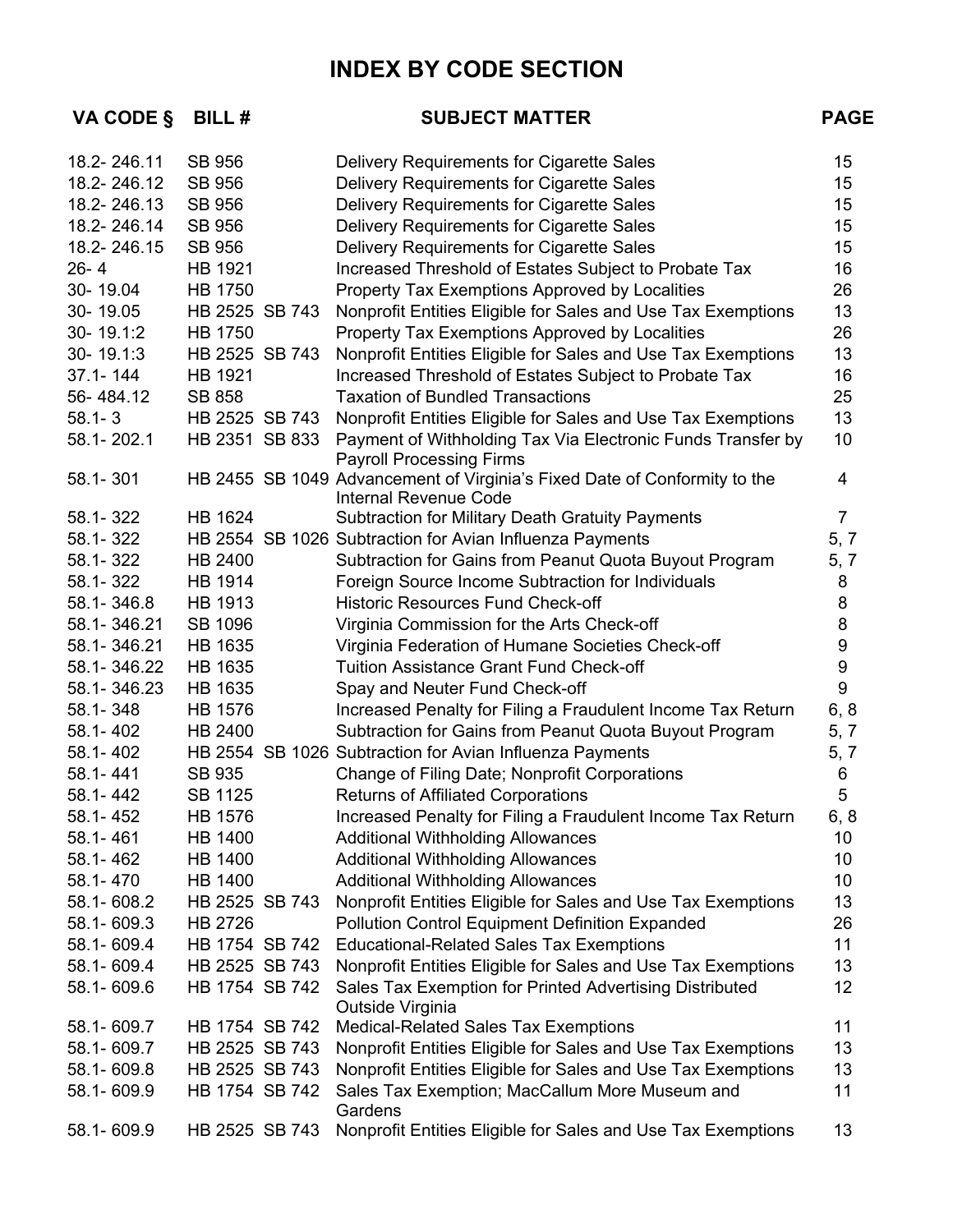**VA CODE § BILL # SUBJECT MATTER PAGE** 

| 58.1-609.10 | HB 2525 SB 743 | Nonprofit Entities Eligible for Sales and Use Tax Exemptions                               | 13 <sup>°</sup> |
|-------------|----------------|--------------------------------------------------------------------------------------------|-----------------|
| 58.1-609.11 | HB 2525 SB 743 | Nonprofit Entities Eligible for Sales and Use Tax Exemptions                               | 13              |
| 58.1-610    | HB 2525 SB 743 | Nonprofit Entities Eligible for Sales and Use Tax Exemptions                               | 13              |
| 58.1-623    | HB 2525 SB 743 | Nonprofit Entities Eligible for Sales and Use Tax Exemptions                               | 13              |
| 58.1-623.1  | HB 2525 SB 743 | Nonprofit Entities Eligible for Sales and Use Tax Exemptions                               | 13              |
| 58.1-641    | <b>SB 965</b>  | Imposition of Tire Recycling Fee                                                           | 16              |
| 58.1-642    | <b>SB 965</b>  | Imposition of Tire Recycling Fee                                                           | 16              |
| 58.1-1015   | <b>SB 956</b>  | Delivery Requirements for Cigarette Sales                                                  | 15              |
| 58.1-1712   | HB 1921        | Increased Threshold of Estates Subject to Probate Tax                                      | 16              |
| 58.1-1714   | HB 1921        | Increased Threshold of Estates Subject to Probate Tax                                      | 16              |
| 58.1-1825   | HB 2538        | Correction of State Tax Assessment; Modification of Payment<br>Requirement                 | 3               |
| 58.1-1840.1 |                | HB 2454 SB 1030 Virginia Tax Amnesty Program                                               | 3               |
| 58.1-3221.1 | SB 1095        | Classification of Real Property Improvements in Roanoke City                               | 21              |
| 58.1-3233   | HB 2056        | Land Use Assessment Eligibility for Aquaculture and Specialty<br>Crops                     | 20              |
| 58.1-3256   | HB 2503        | Assessment Appeals to Boards of Equalization and Circuit<br>Court                          | 22              |
| 58.1-3260   | HB 2503        | Assessment Appeals to Boards of Equalization and Circuit<br>Court                          | 22              |
| 58.1-3292.1 |                | HB 1673 SB 1285 Buildings Substantially Completed or Fit for Use and<br>Occupancy          | 20              |
| 58.1-3374   | HB 2503        | Assessment Appeals to Boards of Equalization and Circuit<br>Court                          | 22              |
| 58.1-3378   | HB 2503        | Assessment Appeals to Boards of Equalization and Circuit<br>Court                          | 22              |
| 58.1-3379   | HB 2503        | Assessment Appeals to Boards of Equalization and Circuit<br>Court                          | 22              |
| 58.1-3380   | HB 2503        | Assessment Appeals to Boards of Equalization and Circuit<br>Court                          | 22              |
| 58.1-3384   | HB 2503        | Assessment Appeals to Boards of Equalization and Circuit<br>Court                          | 22              |
| 58.1-3984   | HB 2503        | Assessment Appeals to Boards of Equalization and Circuit<br>Court                          | 22              |
| 58.1-3510.1 | HB 2525 SB 743 | Nonprofit Entities Eligible for Sales and Use Tax Exemptions                               | 13              |
| 58.1-3510.3 | HB 2525 SB 743 | Nonprofit Entities Eligible for Sales and Use Tax Exemptions                               | 13              |
| 58.1-3511   |                | HB 2323 SB 1033 Situs for Assessment of Motor Vehicles                                     | 26              |
| 58.1-3651   | <b>HB 1750</b> | Property Tax Exemptions Approved by Localities                                             | 26              |
| 58.1-3660   | HB 2726        | Pollution Control Equipment Definition Expanded                                            | 26              |
| 58.1-3812   | <b>HB 1558</b> | Imposition of Telecommunications Consumer Utility Tax in<br><b>Select Towns</b>            | 25              |
| 58.1-3812   | <b>SB 858</b>  | <b>Taxation of Bundled Transactions</b>                                                    | 25              |
| 58.1-3818   | HB 2525 SB 743 | Nonprofit Entities Eligible for Sales and Use Tax Exemptions                               | 13              |
| 58.1-3819   | <b>SB 722</b>  | Cumberland, King George and Prince Edward Counties<br>Authorized to Impose Additional Tax  | 23              |
| 58.1-3833   | HB 2089        | Increased Penalties for the Wrongful Use of Food and<br>Beverage Tax and Meals Tax Revenue | 24              |
| 58.1-3840   | HB 2045        | Lower Admissions Tax Rate for Private Venues                                               | 23              |